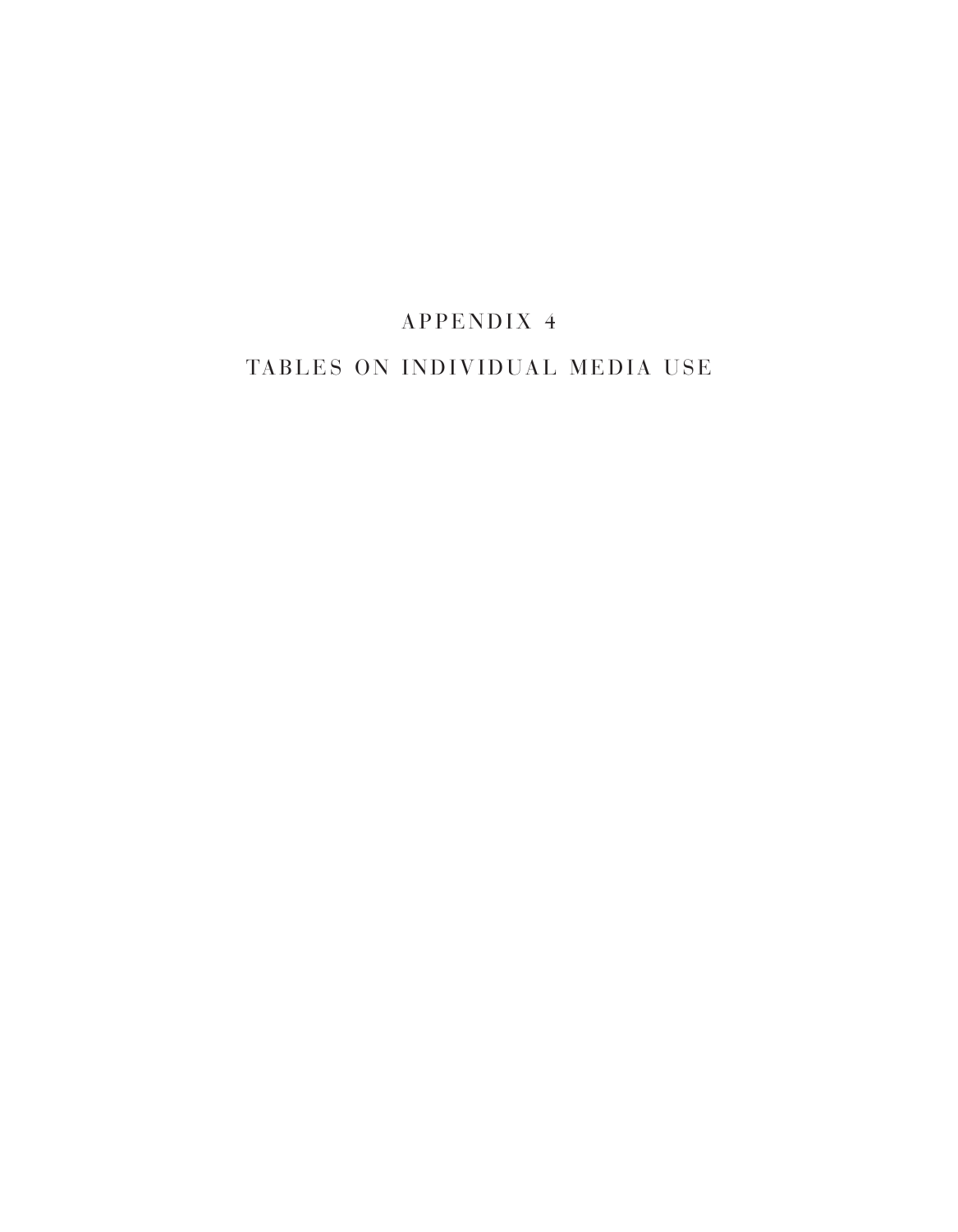Screen Media – Average Time and Proportion of 8- to 18-Year-Olds Who Used…

|                                 | 2004  | 1999  |                    |                    | 8- to 10- 11- to 14- 15- to 18- |             |       |                   |                   |                  |
|---------------------------------|-------|-------|--------------------|--------------------|---------------------------------|-------------|-------|-------------------|-------------------|------------------|
|                                 | Total | Total |                    |                    | vear-olds vear-olds vear-olds   | <b>Boys</b> | Girls | White             | <b>Black</b>      | <b>Hispanic</b>  |
| TV                              |       |       |                    |                    |                                 |             |       |                   |                   |                  |
| Average time                    | 3:04  | 3:05  | 3:17               | 3:16               | 2:36                            | 3:04        | 3:04  | $2:45^{\circ}$    | $4:05^b$          | $3:23^{b}$       |
| 5 minutes or more               | 81%   | 85%   | $86%$ <sup>a</sup> | $83%$ <sup>a</sup> | 73%b                            | 79%         | 82%   | 79%               | 84%               | 83%              |
| More than 1 hour                | 66%   | 69    | 68 <sup>a</sup>    | 71 <sup>d</sup>    | 56 <sup>b</sup>                 | 66          | 65    | 64                | 74                | 69               |
| More than 5 hours               | 20%   | 22    | 23                 | 22                 | 17                              | 21          | 19    | 17                | 31                | 23               |
| Prerecorded TV/                 |       |       |                    |                    |                                 |             |       |                   |                   |                  |
| <b>DVDs &amp; videos</b>        |       |       |                    |                    |                                 |             |       |                   |                   |                  |
| Average time                    | 0:47  | 0:42  | 0:53               | 0:46               | 0:44                            | 0:45        | 0:49  | $0:45^{\text{a}}$ | 1:00 <sup>b</sup> | $0:44^a$         |
| 5 minutes or more               | 42%   | 46    | 53 <sup>a</sup>    | 42 <sup>b</sup>    | 34 <sup>b</sup>                 | 41          | 44    | 40 <sup>d</sup>   | 51 <sup>b</sup>   | $44^{ab}$        |
| <b>Movies</b>                   |       |       |                    |                    |                                 |             |       |                   |                   |                  |
| Average time                    | 0:25  | 0:18  | 0:31               | 0:23               | 0:21                            | 0:29        | 0:20  | 0:17 <sup>d</sup> | $0:48^{b}$        | $0:29^C$         |
| 5 minutes or more               | 13%   | 10    | 15                 | 13                 | 12                              | 15          | 11    | 10 <sup>d</sup>   | 22 <sup>b</sup>   | 16 <sup>ab</sup> |
| Total screen media <sup>1</sup> |       |       |                    |                    |                                 |             |       |                   |                   |                  |
| Average time                    | 4:15  | 4:04  | $4:41^a$           | $4:25^{\text{a}}$  | $3:40^{b}$                      | 4:17        | 4:13  | $3:47^a$          | $5:53^{b}$        | $4:37^C$         |

# Screen Media – Average Time and Proportion of 8- to 18-Year-Olds Who Used… (continued)

|                                                    | <b>High school Some</b> |                   |                   |       |                             |      |
|----------------------------------------------------|-------------------------|-------------------|-------------------|-------|-----------------------------|------|
|                                                    | or less                 | college           | College +         |       | < \$35K \$35K-\$50K > \$50K |      |
| TV                                                 |                         |                   |                   |       |                             |      |
| Average time                                       | 3:12                    | 2:48              | 3:03              | 3:16  | 2:55                        | 3:08 |
| 5 minutes or more                                  | 82%                     | 75%               | 81%               | 79%ab | 78% <sup>a</sup>            | 85%  |
| More than 1 hour                                   | 69%                     | 62                | 64                | 65    | 63                          | 70   |
| More than 5 hours                                  | 23%                     | 16                | 19                | 24    | 20                          | 19   |
| <b>Prerecorded TV/</b><br><b>DVDs &amp; videos</b> |                         |                   |                   |       |                             |      |
| Average time                                       | $0:44^{ab}$             | $0:42^{\text{a}}$ | $0:51^{b}$        | 0:50  | 0:49                        | 0:41 |
| 5 minutes or more                                  | 42%                     | 39                | 44                | 46    | 45                          | 37   |
| <b>Movies</b>                                      |                         |                   |                   |       |                             |      |
| Average time                                       | 0:26ab                  | $0:17^{\text{d}}$ | $0:26^{b}$        | 0:30  | 0:25                        | 0:20 |
| 5 minutes or more                                  | 13%                     | 11                | 14                | 16    | 13                          | 10   |
| Total screen media <sup>1</sup>                    |                         |                   |                   |       |                             |      |
| Average time                                       | $4:23^{d}$              | $3:46^{b}$        | 4:20 <sup>d</sup> | 4:36  | 4:10                        | 4:08 |

1 For purposes of this table screen media includes TV, videos, and movies.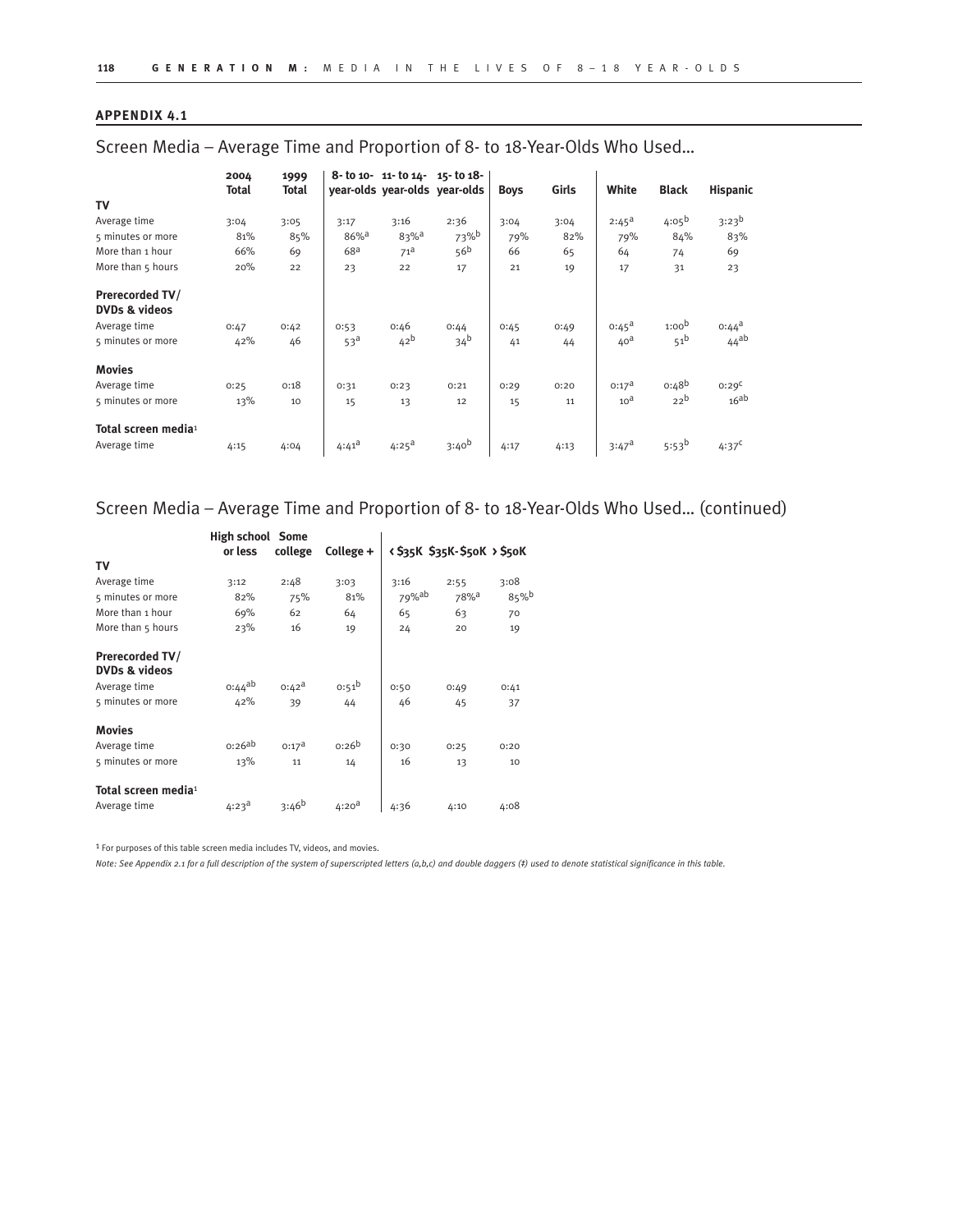TV Genres – Of 8- to 18-Year-Olds Who Watched TV the Previous Day, the Proportion Who Watched…

|                               | 2004                | 1999           |                  | 8- to 10- 11- to 14- 15- to 18- |                 |                     |                |              |                |                 |
|-------------------------------|---------------------|----------------|------------------|---------------------------------|-----------------|---------------------|----------------|--------------|----------------|-----------------|
|                               | Total               | <b>Total</b>   |                  | year-olds year-olds year-olds   |                 | <b>Boys</b>         | Girls          | White        | <b>Black</b>   | <b>Hispanic</b> |
| Comedy                        | $37\%$ <sup>‡</sup> | 50%            | 39%              | 36%                             | 34%             | $32\%$ <sup>a</sup> | 41%b           | 36%          | 35%            | 43%             |
| <b>Educational children's</b> | 25%                 | 24             | 47 <sup>a</sup>  | 21 <sup>b</sup>                 | 8 <sup>c</sup>  | 24                  | 26             | 22           | 31             | 27              |
| Children's                    | 24%                 | 24             | $45^{\text{a}}$  | 22 <sup>b</sup>                 | 8c              | 25                  | 23             | 22           | 30             | 27              |
| Movie                         | 22%                 | 18             | 15 <sup>a</sup>  | 26 <sup>b</sup>                 | 21ab            | 24                  | 19             | 23           | 25             | 18              |
| Reality                       | $17\%$ <sup>‡</sup> | 12             | 12 <sup>a</sup>  | $17^{ab}$                       | 21 <sup>b</sup> | 16                  | 17             | 18           | 16             | 14              |
| Entertainment/variety         | $16\%$ <sup>‡</sup> | 11             | $7^{\mathrm{a}}$ | 22 <sup>b</sup>                 | 17 <sup>b</sup> | 16                  | 17             | 16           | 18             | 12              |
| Drama                         | $15\%$ <sup>‡</sup> | 23             | 12 <sup>a</sup>  | 13 <sup>d</sup>                 | 22 <sup>b</sup> | 12                  | 18             | 16           | 14             | 12              |
| Sports                        | $12\%$ <sup>‡</sup> | 17             | 9                | 14                              | 13              | 19 <sup>d</sup>     | 5 <sup>b</sup> | 13           | 15             | 8               |
| Documentary                   | $11\%$ <sup>‡</sup> | 4              | 9                | 11                              | 12              | 10                  | 11             | 12           | 10             | 6               |
| Music video                   | 8%                  | 10             | 3 <sup>a</sup>   | 11 <sup>b</sup>                 | 10 <sup>b</sup> | 8                   | 9              | 7            | 11             | 11              |
| News magazine                 | $8\%$ <sup>‡</sup>  | $\overline{2}$ | 6                | 9                               | $\overline{7}$  | 8                   | $\overline{7}$ | 7            | $\overline{7}$ | 7               |
| <b>News</b>                   | $6\%$ <sup>‡</sup>  | 11             | 4 <sup>a</sup>   | $4^a$                           | 10 <sup>b</sup> | 4                   | 7              | 6            | 4              | 5               |
| Talk show                     | $5\%^{\ddagger}$    | 10             | $2^{\mathsf{a}}$ | 5 <sup>ab</sup>                 | <sub>q</sub> b  | 3 <sup>a</sup>      | 7 <sup>b</sup> | 5            | $\overline{7}$ | 5               |
| Game show                     | 3%                  | 5              | 3                | 4                               | 3               | 3                   | 4              | 4            | 3              | $\overline{2}$  |
| Soap opera                    | $1\%$               | $\overline{2}$ | $\mathbf{1}$     | $\mathbf{1}$                    | 2               | $\star$             | $\overline{2}$ | $\mathbf{1}$ | $\circ$        | 1               |
| Infomercial                   | $\star$             | $\star$        | $\star$          | $\star$                         | $\Omega$        | $\star$             | $\star$        | $\star$      | $\star$        | $\star$         |
| Other                         | 20%                 | 6              | 23               | 17                              | 20              | 18                  | 21             | 18           | 23             | 20              |
| Other Spanish language        | $1\%$               | 3              | $\mathbf{1}$     | $\mathbf{1}$                    | $\star$         | $\star$             | $\mathbf{1}$   | $^{\star}$   | $\circ$        | 4               |
| <b>Broadcast</b>              | $49\%$ <sup>‡</sup> | 69             |                  |                                 |                 |                     |                |              |                |                 |
| Cable                         | $69\%$ <sup>‡</sup> | 50             |                  |                                 |                 |                     |                |              |                |                 |

# TV Genres – Of 8- to 18-Year-Olds Who Watched TV the Previous Day, the Proportion Who Watched… (continued)

|                        | High school | <b>Some</b>    |              |                 |                           |                 |
|------------------------|-------------|----------------|--------------|-----------------|---------------------------|-----------------|
|                        | or less     | college        | College +    |                 | <535K \$35K-\$50K > \$50K |                 |
| Comedy                 | 38%         | 40%            | 34%          | 31%             | 36%                       | 41%             |
| Educational children's | 22%         | 19             | 26           | 21              | 25                        | 26              |
| Children's             | 23%         | 18             | 27           | 22              | 25                        | 25              |
| Movie                  | 24%         | 24             | 21           | 33 <sup>a</sup> | 19 <sup>b</sup>           | 18 <sup>b</sup> |
| Reality                | 19%         | 22             | 15           | 17              | 18                        | 15              |
| Entertainment/variety  | 15%         | 21             | 17           | 17              | 13                        | 20              |
| Drama                  | 14%         | 19             | 15           | 11              | 16                        | 16              |
| Sports                 | 12%         | 15             | 11           | 14              | 9                         | 15              |
| Documentary            | 13%         | 8              | 11           | 12              | 10                        | 11              |
| Music video            | 10%         | 10             | 8            | 8               | 9                         | 9               |
| News magazine          | 7%          | 8              | 7            | 10              | 7                         | 6               |
| <b>News</b>            | 4%          | 6              | 6            | 6               | 5                         | 5               |
| Talk show              | 5%          | 6              | 5            | 6               | 5                         | 5               |
| Game show              | 2%          | 5              | 3            | 3               | 4                         | 3               |
| Soap opera             | $1\%$       | $\overline{2}$ | $\mathbf{1}$ | $\mathbf{1}$    | $\mathbf{1}$              | $\mathbf{1}$    |
| Infomercial            | *           | *              | $\star$      | $\mathbf{1}$    | $^{\star}$                | $\Omega$        |
| Other                  | 22%         | 19             | 18           | 21              | 17                        | 23              |
| Other Spanish language | $1\%$       | *              | $\mathbf{1}$ | $\circ$         | $\mathbf{1}$              | $\mathbf{1}$    |

*Note: Responses do not total to 100% because respondents may have watched more than one genre of program per day. See Appendix 2.1 for a full description of the system of superscripted letters (a,b,c) and double daggers (‡) used to denote statistical significance in this table.*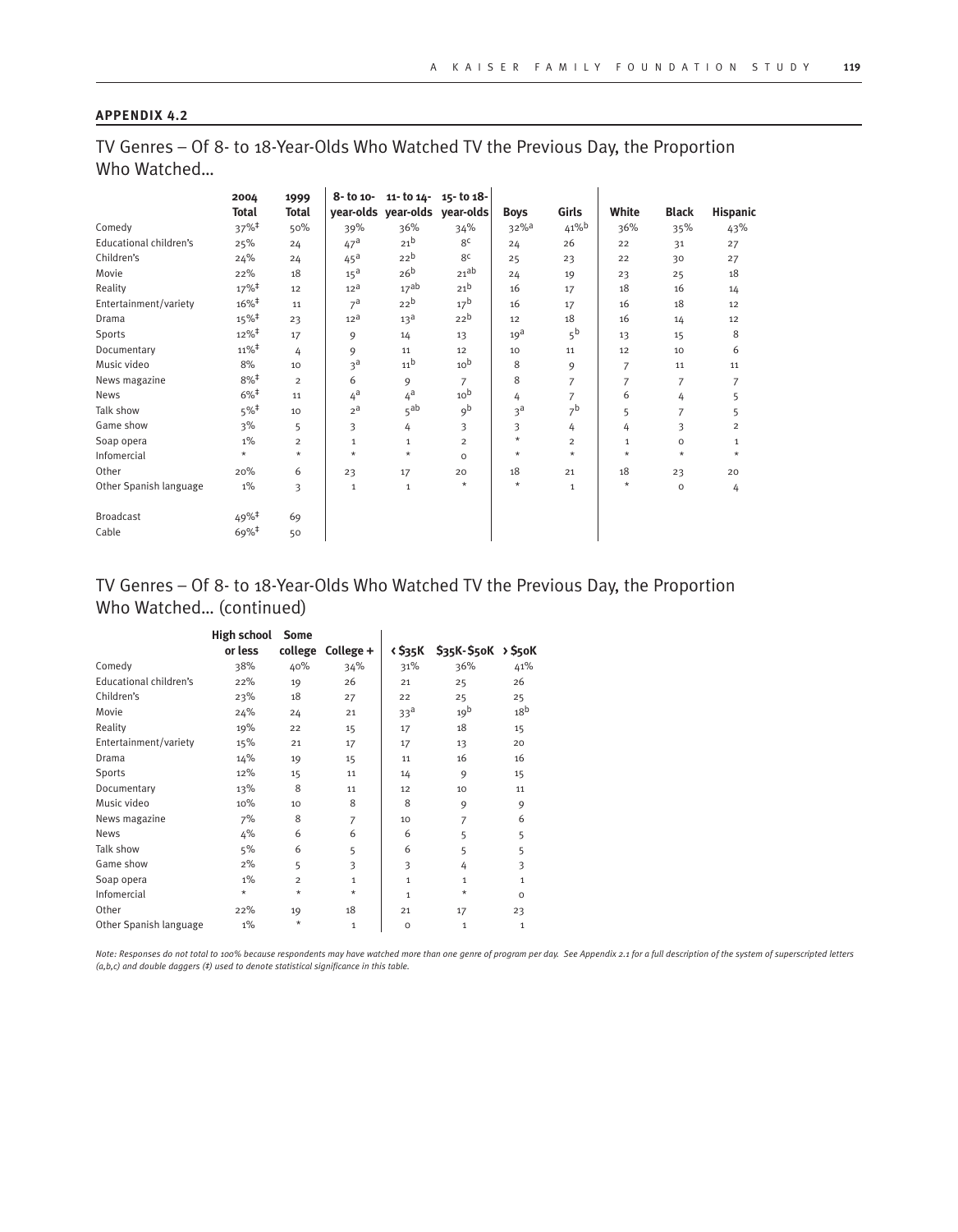|                    | 2004                | 1999         |                    | 8-to 10-11-to 14-   | 15-to 18-       |                   |                |                |                |                 |
|--------------------|---------------------|--------------|--------------------|---------------------|-----------------|-------------------|----------------|----------------|----------------|-----------------|
| <b>Magazines</b>   | Total               | <b>Total</b> |                    | year-olds year-olds | year-olds       | <b>Boys</b>       | Girls          | White          | <b>Black</b>   | <b>Hispanic</b> |
| Average time       | 0:14                | 0:15         | 0:12               | 0:15                | 0:13            | 0:15              | 0:13           | 0:13           | 0:14           | 0:15            |
| 5 minutes or more  | $47\%$ <sup>#</sup> | 55%          | $35%$ <sup>a</sup> | $54%^{b}$           | 47%             | 47%               | 46%            | 45%            | 43%            | 53%             |
| 30 minutes or more | 22%                 | 24           | 16 <sup>a</sup>    | 25 <sup>b</sup>     | 21ab            | 22                | 21             | 21             | 21             | 26              |
| More than 1 hour   | 2%                  | 3            | 3                  | $\overline{2}$      | $\mathbf{1}$    | 3                 | $\mathbf{1}$   | $\overline{2}$ | $\overline{2}$ | $\overline{2}$  |
| <b>Newspapers</b>  |                     |              |                    |                     |                 |                   |                |                |                |                 |
| Average time       | 0:06                | 0:07         | $0:04^{\text{a}}$  | $0:05^{\text{a}}$   | $0:07^b$        | 0:06 <sup>a</sup> | $0:05^b$       | 0:06           | 0:05           | 0:07            |
| 5 minutes or more  | $34\%$ <sup>‡</sup> | 42           | 21 <sup>a</sup>    | 35 <sup>b</sup>     | 43 <sup>b</sup> | 34                | 33             | 35             | 31             | 35              |
| 30 minutes or more | $7\%$ <sup>‡</sup>  | 11           | $\overline{7}$     | $\overline{7}$      | 8               | 9                 | 5              | $\overline{7}$ | 6              | 10              |
| More than 1 hour   | $\star$             | $\star$      | $\mathbf{1}$       | $\circ$             | $\circ$         | $\mathbf{1}$      | $\circ$        | $\circ$        | $\mathbf{1}$   | $\mathbf{1}$    |
| <b>Books</b>       |                     |              |                    |                     |                 |                   |                |                |                |                 |
| Average time       | 0:23                | 0:21         | 0:27               | 0:21                | 0:24            | 0:19a             | $0:28^{b}$     | 0:24           | 0:19           | 0:25            |
| 5 minutes or more  | 46%                 | 46           | 63 <sup>a</sup>    | 44 <sup>b</sup>     | 34 <sup>c</sup> | 45                | 43             | 45             | 43             | 54              |
| 30 minutes or more | 30%                 | 29           | 40 <sup>d</sup>    | 27 <sup>b</sup>     | 26 <sup>b</sup> | 27                | 33             | 31             | 24             | 33              |
| More than 1 hour   | 7%                  | 8            | $\overline{7}$     | 5                   | 9               | $5^a$             | <sub>q</sub> b | $\overline{7}$ | 5              | 6               |
| All print          |                     |              |                    |                     |                 |                   |                |                |                |                 |
| Average time       | 0:43                | 0:43         | 0:44               | 0:41                | 0:45            | 0:40              | 0:45           | 0:42           | 0:38           | 0:47            |
| 5 minutes or more  | $73\%$ <sup>‡</sup> | 80           | 73                 | 75                  | 71              | 73                | 74             | 75             | 66             | 77              |
| 30 minutes or more | 47%                 | 50           | 51                 | 48                  | 43              | 47                | 47             | 48             | 43             | 50              |
| More than 1 hour   | 19%                 | 21           | 19                 | 19                  | 20              | 18                | 21             | 20             | 15             | 19              |

Print Media – Average Time and Proportion of 8- to 18-Year-Olds Who Read…

# Print Media – Average Time and Proportion of 8- to 18-Year-Olds Who Read… (continued)

|                    | High school           | Some             |                   |                |                           |                |
|--------------------|-----------------------|------------------|-------------------|----------------|---------------------------|----------------|
| <b>Magazines</b>   | or less               | college          | College +         |                | <535K \$35K-\$50K > \$50K |                |
| Average time       | $0:11^a$              | $0:14^{ab}$      | $0:15^{b}$        | 0:12           | 0:15                      | 0:13           |
| 5 minutes or more  | 45%                   | 51%              | 47%               | 46%            | 46%                       | 47%            |
| 30 minutes or more | $17\%$ <sup>a</sup>   | 27 <sup>b</sup>  | 22ab              | 18             | 24                        | 20             |
| More than 1 hour   | 2%                    | $\mathbf{1}$     | $\overline{2}$    | $\overline{2}$ | $\overline{\mathbf{3}}$   | $\mathbf{1}$   |
| <b>Newspapers</b>  |                       |                  |                   |                |                           |                |
| Average time       | $0:05^{\text{a}}$     | 0:06ab           | 0:07 <sup>b</sup> | 0:05           | 0:06                      | 0:05           |
| 5 minutes or more  | 31%                   | 39               | 36                | 34             | 36                        | 30             |
| 30 minutes or more | 5%                    | $\overline{7}$   | 8                 | 6              | 8                         | $\overline{7}$ |
| More than 1 hour   | $0\%$                 | $\circ$          | $\mathbf{1}$      | $\circ$        | $\mathbf{1}$              | $\circ$        |
| <b>Books</b>       |                       |                  |                   |                |                           |                |
| Average time       | $0:17^{\text{a}}$     | $0:23^{ab}$      | $0:28^{b}$        | 0:19           | 0:24                      | 0:25           |
| 5 minutes or more  | 42%                   | 40               | 49                | 43             | 48                        | 44             |
| 30 minutes or more | $23%$ <sup>a</sup>    | 27 <sup>ab</sup> | 35 <sup>b</sup>   | 25             | 31                        | 32             |
| More than 1 hour   | $4\%$ <sup>a</sup>    | 7ab              | <sub>q</sub> b    | 5              | $\overline{7}$            | 8              |
| All print          |                       |                  |                   |                |                           |                |
| Average time       | $0:32^{\overline{a}}$ | $0:43^{b}$       | 0:50 <sup>b</sup> | 0:36           | 0:45                      | 0:44           |
| 5 minutes or more  | 71%                   | 74               | 75                | 72             | 75                        | 73             |
| 30 minutes or more | 39% <sup>a</sup>      | 50 <sup>ab</sup> | 51 <sup>b</sup>   | 40             | 50                        | 47             |
| More than 1 hour   | $12\%$ <sup>a</sup>   | 22 <sup>b</sup>  | 22 <sup>b</sup>   | 16             | 21                        | 19             |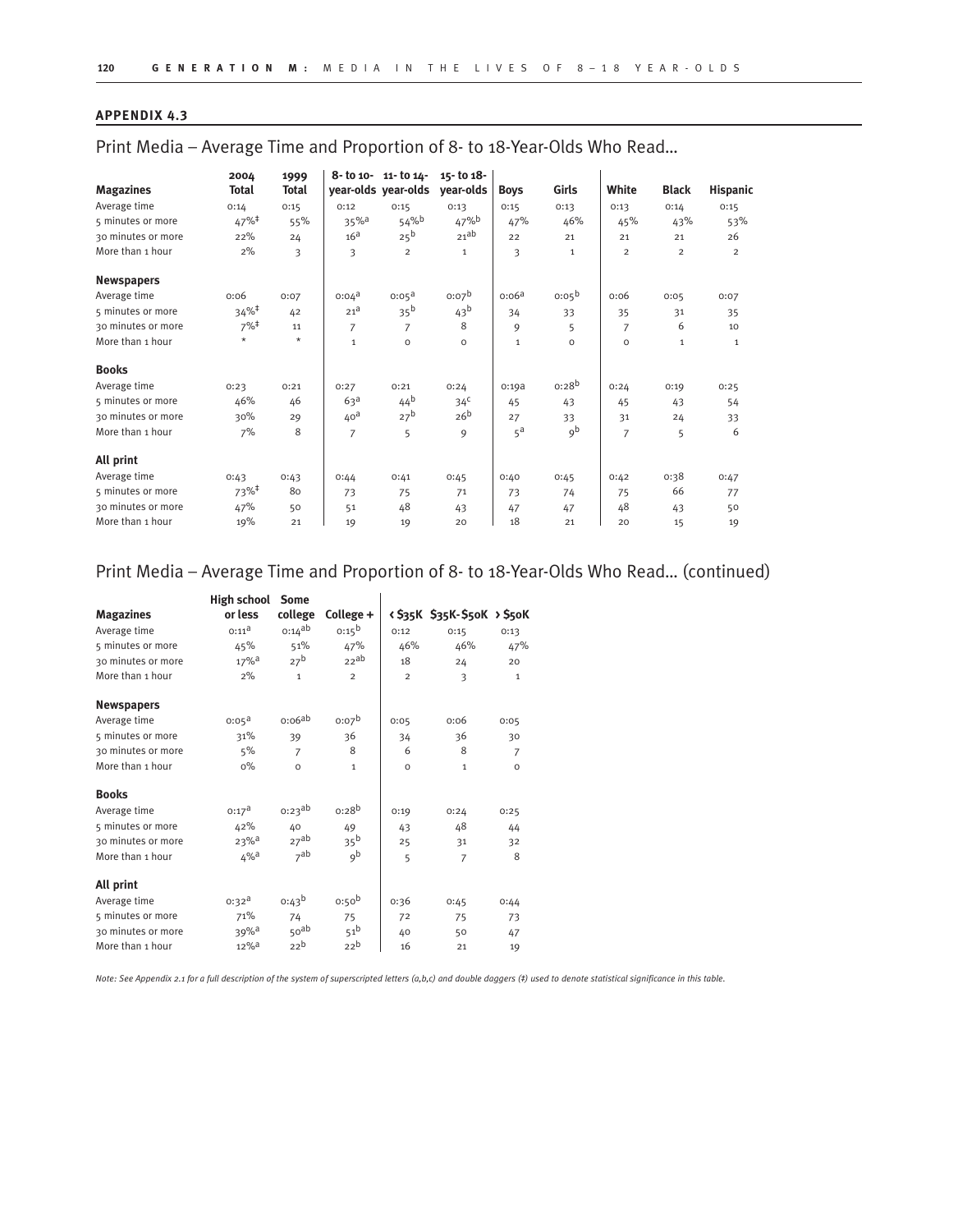|                    | 2004<br><b>Total</b> | 1999<br><b>Total</b> |                    |                 | 8-to 10-11-to 14-15-to 18-<br>year-olds year-olds year-olds | <b>Boys</b>        | Girls              | White | <b>Black</b> | <b>Hispanic</b> |
|--------------------|----------------------|----------------------|--------------------|-----------------|-------------------------------------------------------------|--------------------|--------------------|-------|--------------|-----------------|
| Radio              |                      |                      |                    |                 |                                                             |                    |                    |       |              |                 |
| Average time       | $0:55^{\ddagger}$    | 0:46                 | $0:29^{\text{d}}$  | $0:57^b$        | $1:15^{C}$                                                  | $0:45^{\text{a}}$  | 1:06 <sup>b</sup>  | 0:54  | 0:55         | 0:54            |
| 5 minutes or more  | 74%                  | 76                   | $63%$ <sup>a</sup> | 78%b            | 79%b                                                        | $69%$ <sup>a</sup> | $80%$ <sup>b</sup> | 75%   | 70%          | 78%             |
| More than 1 hour   | 21%                  | 23                   | ga                 | 21 <sup>b</sup> | 30 <sup>c</sup>                                             | 15 <sup>a</sup>    | 27 <sup>b</sup>    | 21    | 21           | 17              |
| CDs/tapes/MP3s     |                      |                      |                    |                 |                                                             |                    |                    |       |              |                 |
| Average time       | $0:49^{\ddagger}$    | 1:02                 | $0:30^{d}$         | $0:45^{b}$      | 1:09 <sup>C</sup>                                           | $0:44^{\text{a}}$  | $0:54^{b}$         | 0:47  | 0:47         | 0:47            |
| 5 minutes or more  | 68%                  | 72                   | 59 <sup>a</sup>    | 68ab            | 75 <sup>b</sup>                                             | 63                 | 72                 | 66    | 69           | 68              |
| More than 1 hour   | $18\%$ <sup>‡</sup>  | 26                   | 10 <sup>d</sup>    | 16 <sup>a</sup> | 29 <sup>b</sup>                                             | 16                 | 21                 | 18    | 18           | 16              |
| <b>Total audio</b> |                      |                      |                    |                 |                                                             |                    |                    |       |              |                 |
| Average time       | 1:44                 | 1:48                 | $0:59^{\text{a}}$  | $1:42^{b}$      | $2:24^C$                                                    | $1:29^{a}$         | 1:60 <sup>b</sup>  | 1:41  | 1:43         | 1:41            |
| 5 minutes or more  | 85%                  | 86                   | $74^{\mathrm{a}}$  | 87 <sup>b</sup> | 90 <sup>b</sup>                                             | 81                 | 89                 | 85    | 81           | 86              |
| More than 1 hour   | 44%                  | 50                   | 26 <sup>a</sup>    | 44 <sup>b</sup> | 60 <sup>C</sup>                                             | 38a                | 51 <sup>b</sup>    | 44    | 41           | 43              |
| More than 3 hours  | 16%                  | 19                   | 7 <sup>a</sup>     | 15 <sup>b</sup> | 24 <sup>C</sup>                                             | 12                 | 19                 | 16    | 15           | 13              |

# Audio Media – Average Time and Proportion of 8- to 18-Year-Olds Who Listened To…

# Audio Media – Average Time and Proportion of 8- to 18-Year-Olds Who Listened To… (continued)

|                    | <b>High school Some</b><br>or less | college           | $Collect +$       |      | <s35k s35k-s50k="">S50K</s35k> |      |
|--------------------|------------------------------------|-------------------|-------------------|------|--------------------------------|------|
| Radio              |                                    |                   |                   |      |                                |      |
| Average time       | 0.58ab                             | $1:10^{a}$        | 0:50 <sup>b</sup> | 1:00 | 0:55                           | 0:51 |
| 5 minutes or more  | 76%                                | 80%               | 74%               | 79%  | 73%                            | 73%  |
| More than 1 hour   | 21%                                | 27                | 19                | 22   | 20                             | 20   |
| CDs/tapes/MP3s     |                                    |                   |                   |      |                                |      |
| Average time       | 0:50                               | 0:50              | 0:50              | 0:50 | 0:49                           | 0:47 |
| 5 minutes or more  | 69%                                | 66                | 69                | 70   | 65                             | 69   |
| More than 1 hour   | 20%                                | 18                | 19                | 18   | 18                             | 19   |
| <b>Total audio</b> |                                    |                   |                   |      |                                |      |
| Average time       | 1:48ab                             | 2:00 <sup>d</sup> | $1:40^{b}$        | 1:50 | 1:45                           | 1:38 |
| 5 minutes or more  | 87%                                | 87                | 85                | 87   | 84                             | 85   |
| More than 1 hour   | 46%                                | 50                | 44                | 47   | 44                             | 44   |
| More than 3 hours  | 16%                                | 18                | 15                | 16   | 16                             | 14   |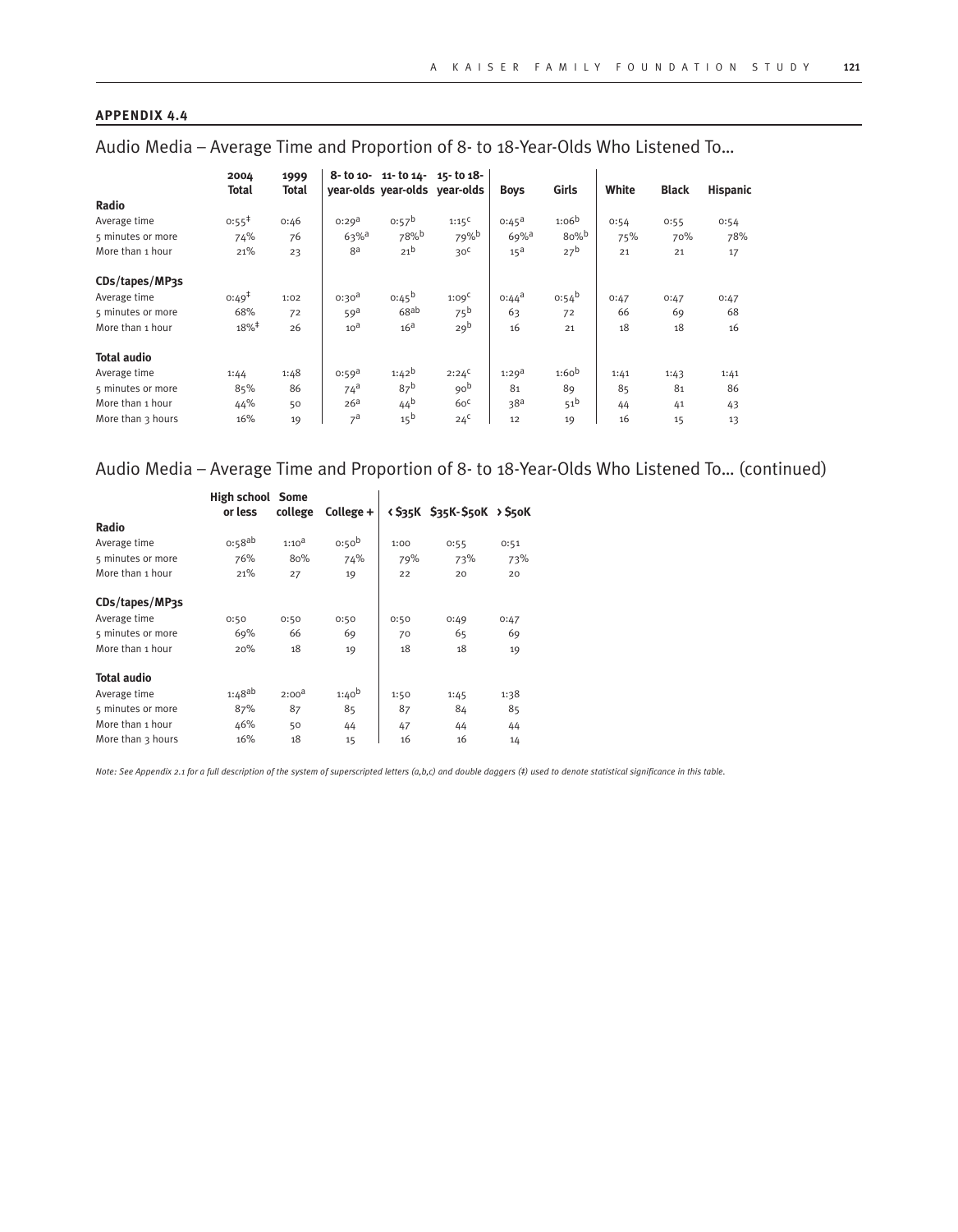Music Genres – Of 7th- to 12th-Graders Who Listened to CDs, Tapes or MP3s the Previous Day, the Proportion Who Listened to…

|                         | 2004<br>Total       | 1999<br>Total | 11- to 14-<br>year-olds | 15-to 18-<br>year-olds | <b>Boys</b>     | Girls           | White              | <b>Black</b>     | <b>Hispanic</b>  |
|-------------------------|---------------------|---------------|-------------------------|------------------------|-----------------|-----------------|--------------------|------------------|------------------|
| <b>Alternative Rock</b> | $32\%$ <sup>‡</sup> | 42%           | 27%                     | 37%                    | 34%             | 31%             | $38%$ <sup>a</sup> | 9%               | 16%              |
| Classic Rock            | 16%                 | 12            | 11 <sup>d</sup>         | 20 <sup>b</sup>        | 20              | 12              | 21 <sup>a</sup>    | 6 <sup>b</sup>   | 8 <sup>b</sup>   |
| Classical               | 6%                  | 4             | 6                       | 7                      | 8               | 5               | 5                  | 6                | 4                |
| Country/Western         | 18%                 | 14            | 19                      | 17                     | 13 <sup>d</sup> | 22 <sup>b</sup> | 26 <sup>a</sup>    | 3 <sup>b</sup>   | 6 <sup>b</sup>   |
| Gospel/Christian        | 11%                 | 8             | 9                       | 13                     | 10              | 13              | 10 <sup>ab</sup>   | 19 <sup>d</sup>  | 4 <sup>b</sup>   |
| Hard Rock/Metal         | $27\%$ <sup>‡</sup> | 20            | 27                      | 26                     | 31              | 24              | 33 <sup>a</sup>    | 7 <sup>b</sup>   | 20 <sup>ab</sup> |
| lazz or Blues           | 8%                  | 5             | $\overline{7}$          | 8                      | 10              | 6               | $\overline{7}$     | 13               | 5                |
| Latin or Salsa          | 8%                  | 5             | 8                       | 7                      | 6               | 9               | $2^a$              | $2^{\mathsf{a}}$ | 33 <sup>b</sup>  |
| Rap or Hip Hop          | $65\%$ <sup>‡</sup> | 52            | 68                      | 63                     | 62              | 68              | 60 <sup>a</sup>    | 81 <sup>b</sup>  | 70 <sup>ab</sup> |
| Rave/Techno             | $13\%$ <sup>‡</sup> | 6             | 11                      | 15                     | 12              | 14              | 12                 | 6                | 8                |
| Reggae                  | $14\%$ <sup>‡</sup> | 4             | 10                      | 16                     | 11              | 16              | $q^a$              | $24^{b}$         | 17 <sup>ab</sup> |
| Rhythm & Blues/Soul     | 12%                 | 13            | 9                       | 14                     | 11              | 13              | $5^a$              | 33 <sup>b</sup>  | 11 <sup>d</sup>  |
| Ska or Punk             | $23\%$ <sup>‡</sup> | 8             | 22                      | 24                     | 19              | 27              | 29 <sup>d</sup>    | 6 <sup>b</sup>   | $14^{b}$         |
| Soft Rock               | 12%                 | 10            | ga                      | 16 <sup>b</sup>        | 11              | 14              | 12                 | 6                | 9                |
| Top 40                  | $17\%$ <sup>‡</sup> | 9             | 17                      | 17                     | 12 <sup>d</sup> | 22 <sup>b</sup> | 18                 | 11               | 13               |
| Something else          | $6\%$ <sup>‡</sup>  | $\star$       | 5                       | 7                      | 6               | 6               | 6                  | $\overline{2}$   | 7                |

Music Genres – Of 7th- to 12th-Graders Who Listened to CDs, Tapes or MP3s the Previous Day, the Proportion Who Listened to… (continued)

|                         | High school       | Some           |                |                    |                             |                 |
|-------------------------|-------------------|----------------|----------------|--------------------|-----------------------------|-----------------|
|                         | or less           | college        | College +      |                    | < \$35K \$35K-\$50K > \$50K |                 |
| <b>Alternative Rock</b> | 26%               | 37%            | 35%            | $20%$ <sup>a</sup> | 40%b                        | $32%$ ab        |
| Classic Rock            | 11%               | 17             | 19             | 12ab               | 22 <sup>a</sup>             | 12 <sup>b</sup> |
| Classical               | $2%$ <sup>a</sup> | gab            | 9 <sub>b</sub> | зa                 | 11 <sup>b</sup>             | $4^a$           |
| Country/Western         | 21%               | 16             | 18             | 20                 | 19                          | 15              |
| Gospel/Christian        | 13%               | 11             | 12             | 13                 | 14                          | 8               |
| Hard Rock/Metal         | 25%               | 24             | 30             | 23                 | 30                          | 26              |
| Jazz or Blues           | 6%                | $\overline{7}$ | 10             | 8                  | 9                           | 6               |
| Latin or Salsa          | 10%               | $\overline{7}$ | 5              | 9                  | $\overline{7}$              | $\overline{7}$  |
| Rap or Hip Hop          | 70%               | 60             | 64             | 73                 | 59                          | 66              |
| Rave/Techno             | 12%               | 14             | 14             | 10                 | 15                          | 13              |
| Reggae                  | 13%               | 12             | 16             | 18                 | 12                          | 13              |
| Rhythm & Blues/Soul     | 11%               | 15             | 11             | 12                 | 12                          | 12              |
| Ska or Punk             | 23%               | 25             | 24             | 17                 | 27                          | 24              |
| Soft Rock               | 13%               | 13             | 12             | 11                 | 15                          | 10              |
| Top 40                  | 13%               | 18             | 22             | 19                 | 17                          | 16              |
| Something else          | 4%                | 5              | 8              | $\overline{7}$     | 7                           | 5               |

*Note: Responses do not total to 100% because respondents may have listened to more than one genre of music during the day. See Appendix 2.1 for a full description of the system of superscripted letters (a,b,c) and double daggers (‡) used to denote statistical significance in this table.*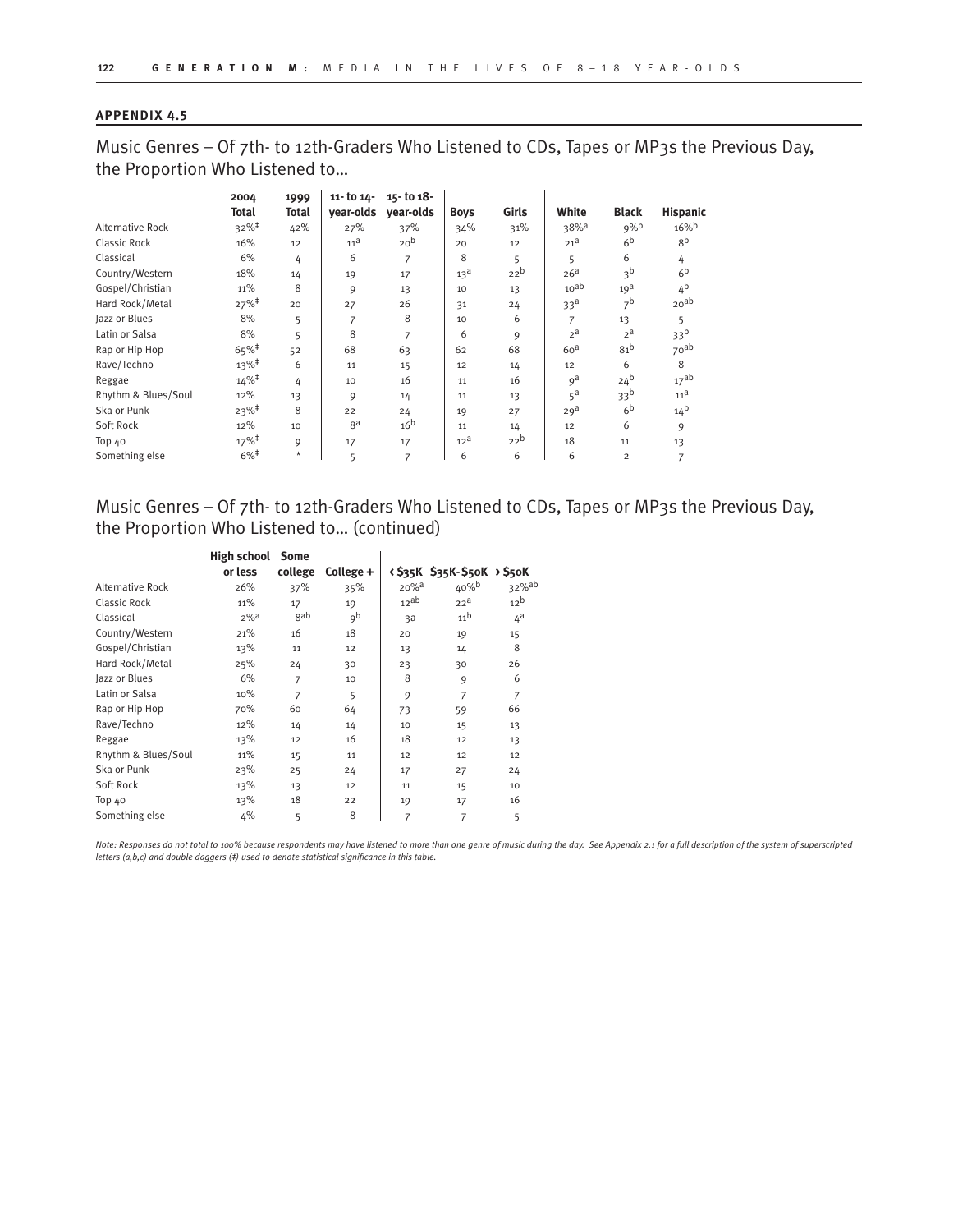Computer – Average Time and Proportion of 8- to 18-Year-Olds Who Used…

|                                          | 2004                | 1999                    |                    | 8- to 10- 11- to 14- 15- to 18- |                   |                    |                   |                         |                         |                          |
|------------------------------------------|---------------------|-------------------------|--------------------|---------------------------------|-------------------|--------------------|-------------------|-------------------------|-------------------------|--------------------------|
|                                          | <b>Total</b>        | <b>Total</b>            |                    | year-olds year-olds year-olds   |                   | <b>Boys</b>        | Girls             | White                   | <b>Black</b>            | <b>Hispanic</b>          |
| Games                                    |                     |                         |                    |                                 |                   |                    |                   |                         |                         |                          |
| Average time                             | 0:09                | <b>NA</b>               | 0:10               | 0:09                            | 0:08              | $0:11^{d}$         | 0:07 <sup>b</sup> | 0:10                    | 0:11                    | 0:08                     |
| 5 minutes or more                        | 27%                 | NA                      | $30%$ <sup>a</sup> | $30%$ <sup>a</sup>              | 21%               | $31%$ <sup>a</sup> | 24%               | 28%                     | 28%                     | 27%                      |
| More than 1 hour                         | $1\%$               | <b>NA</b>               | $\overline{c}$     | $\mathbf 1$                     | $\mathbf 1$       | $\overline{c}$     | $\,1\,$           | $\overline{c}$          | $\mathbf 1$             | $\overline{c}$           |
| <b>Internet games</b>                    |                     |                         |                    |                                 |                   |                    |                   |                         |                         |                          |
| Average time                             | 0:09                | <b>NA</b>               | 0:10               | 0:09                            | 0:11              | 0:11               | 0:08              | 0:08                    | 0:11                    | 0:08                     |
| 5 minutes or more                        | 24%                 | <b>NA</b>               | 26                 | 25                              | 21                | 27                 | 21                | 25 <sup>a</sup>         | 14 <sup>b</sup>         | 27 <sup>a</sup>          |
| More than 1 hour                         | 2%                  | <b>NA</b>               | $\overline{2}$     | $\mathbf{1}$                    | 3                 | $\overline{2}$     | $\overline{2}$    | $\overline{c}$          | $\overline{2}$          | $\overline{2}$           |
| Total computer games <sup>1</sup>        |                     |                         |                    |                                 |                   |                    |                   |                         |                         |                          |
| Average time                             | $0:19^{1}$          | 0:12                    | 0:20               | 0:17                            | 0:19              | $0:22^{a}$         | $0:15^{b}$        | 0:18                    | 0:22                    | 0:17                     |
| 5 minutes or more                        | 35%                 | 32                      | 37                 | 37                              | 29                | 38                 | 31                | 36                      | 34                      | 33                       |
| More than 1 hour                         | $8\%$ <sup>‡</sup>  | $\overline{\mathbf{c}}$ | 8                  | $\overline{7}$                  | 8                 | 10 <sup>d</sup>    | 5 <sup>b</sup>    | $\overline{7}$          | 10                      | $\overline{7}$           |
| <b>Web sites</b>                         |                     |                         |                    |                                 |                   |                    |                   |                         |                         |                          |
| Average time                             | $0:14^{\ddagger}$   | 0:07                    | 0:08 <sup>a</sup>  | $0:13^{b}$                      | $0:19^{C}$        | $0:12^{a}$         | $0:16^{b}$        | 0:13                    | 0:12                    | 0:11                     |
| 5 minutes or more                        | $34\%$ <sup>‡</sup> | 22                      | 21 <sup>d</sup>    | 34 <sup>b</sup>                 | $45^{\rm C}$      | 34                 | 33                | 35                      | 29                      | 30                       |
| More than 1 hour                         | $3\%$ <sup>‡</sup>  | $\mathbf 1$             | 1 <sup>a</sup>     | 3 <sup>ab</sup>                 | 5 <sup>b</sup>    | $\overline{c}$     | 4                 | 3                       | $\overline{c}$          | $\overline{c}$           |
| Instant messaging                        |                     |                         |                    |                                 |                   |                    |                   |                         |                         |                          |
| Average time                             | 0:17                | <b>NA</b>               | 0:03 <sup>d</sup>  | $0:18^{b}$                      | $0:27^{b}$        | $0:14^{a}$         | 0:20 <sup>b</sup> | $0:19^{a}$              | $0:04^b$                | $0:14^{\text{a}}$        |
| 5 minutes or more                        | 26%                 | <b>NA</b>               | 10 <sup>d</sup>    | 26 <sup>b</sup>                 | 39 <sup>c</sup>   | 23                 | 29                | 29 <sup>a</sup>         | 15 <sup>b</sup>         | $23^{ab}$                |
| More than 1 hour                         | 6%                  | <b>NA</b>               | $o^a$              | 5 <sup>b</sup>                  | $11^C$            | 4 <sup>a</sup>     | 8 <sub>p</sub>    | $7^{\mathrm{a}}$        | o <sup>b</sup>          | $4^a$                    |
| Chat                                     |                     |                         |                    |                                 |                   |                    |                   |                         |                         |                          |
| Average time                             | 0:04                | 0:05                    | 0:03               | 0:04                            | 0:03              | 0:03               | 0:04              | 0:03                    | 0:05                    | 0:04                     |
| 5 minutes or more                        | 10%                 | 13                      | 8                  | 11                              | 9                 | 9                  | 10                | 9                       | 13                      | 11                       |
| More than 1 hour                         | $1\%$               | $\,1\,$                 | $\mathbf 1$        | $\overline{c}$                  | $\mathbf 1$       | $\mathbf 1$        | $\mathbf 1$       | $\mathbf 1$             | $\,1\,$                 | $\overline{c}$           |
| E-mail                                   |                     |                         |                    |                                 |                   |                    |                   |                         |                         |                          |
| Average time                             | 0:05                | 0:04                    | 0:02 <sup>a</sup>  | $0:05^b$                        | 0:06 <sup>b</sup> | $0:04^{\text{a}}$  | 0:06 <sup>b</sup> | 0:04                    | 0:05                    | 0:04                     |
| 5 minutes or more                        | $25%$ <sup>‡</sup>  | 18                      | 11 <sup>d</sup>    | 26 <sup>b</sup>                 | 36 <sup>c</sup>   | 20 <sup>d</sup>    | 31 <sup>b</sup>   | 27                      | 22                      | 20                       |
| More than 1 hour                         | $\star$             | $\star$                 |                    |                                 |                   |                    |                   |                         |                         |                          |
| <b>Graphics programs</b>                 |                     |                         |                    |                                 |                   |                    |                   |                         |                         |                          |
| Average time                             | 0:04                | NA                      | 0:02 <sup>a</sup>  | $0:04^b$                        | $0:05^b$          | 0:04               | 0:03              | 0:04                    | 0:04                    | 0:03                     |
| 5 minutes or more                        | 12%                 | <b>NA</b>               | 9                  | 13                              | 14                | 12                 | 13                | 11                      | 16                      | 12                       |
| More than 1 hour                         | $1\%$               | <b>NA</b>               |                    |                                 |                   |                    |                   |                         |                         |                          |
| Total recreational computer <sup>2</sup> |                     |                         |                    |                                 |                   |                    |                   |                         |                         |                          |
| Average time                             | $1:02^{\ddagger}$   | 0:27                    | 0:37 <sup>d</sup>  | $1:02^{b}$                      | $1:22^{C}$        | 0:60               | 1:04              | 1:02                    | 0:52                    | 0:54                     |
| 5 minutes or more                        | $54\%$ <sup>#</sup> | 47                      | 42 <sup>a</sup>    | 55 <sup>b</sup>                 | 61 <sup>b</sup>   | 53                 | 54                | 57 <sup>a</sup>         | 44 <sup>b</sup>         | 47 <sup>b</sup>          |
| More than 1 hour                         | $28\%$ <sup>‡</sup> | 15                      | 18 <sup>a</sup>    | 26 <sup>b</sup>                 | 37 <sup>b</sup>   | 27                 | 28                | 29                      | 26                      | 23                       |
| Total recreational Internet <sup>2</sup> |                     |                         |                    |                                 |                   |                    |                   |                         |                         |                          |
| Average time                             | $0:48^{\ddagger}$   | 0:11                    | $0:25^{\text{a}}$  | $0:49^{b}$                      | $1:06^{b}$        |                    |                   |                         |                         |                          |
| 5 minutes or more                        | $47\%$ <sup>#</sup> | 24                      | 32 <sup>a</sup>    | 48 <sup>b</sup>                 | 57 <sup>c</sup>   | 0:44<br>46         | 0:53<br>48        | 0:48<br>50 <sup>d</sup> | 0:37<br>39 <sup>b</sup> | 0:42<br>40 <sup>ab</sup> |
| More than 1 hour                         | $22\%$ <sup>‡</sup> | 5                       | 12 <sup>a</sup>    | 21 <sup>b</sup>                 | $32^C$            | 22                 | 23                | 23                      | 21                      | 19                       |
|                                          |                     |                         |                    |                                 |                   |                    |                   |                         |                         |                          |

 $^{\rm 1}$  1999 survey did not separate computer games online from computer games on the computer.

2 2004 survey included more activities than 1999, which asked about games, Web sites, chat and E-mail.

*Note: NA indicates question was not asked in 1999 survey. See Appendix 2.1 for a full description of the system of superscripted letters (a,b,c) and double daggers (#) used to denote statistical significance in this table.*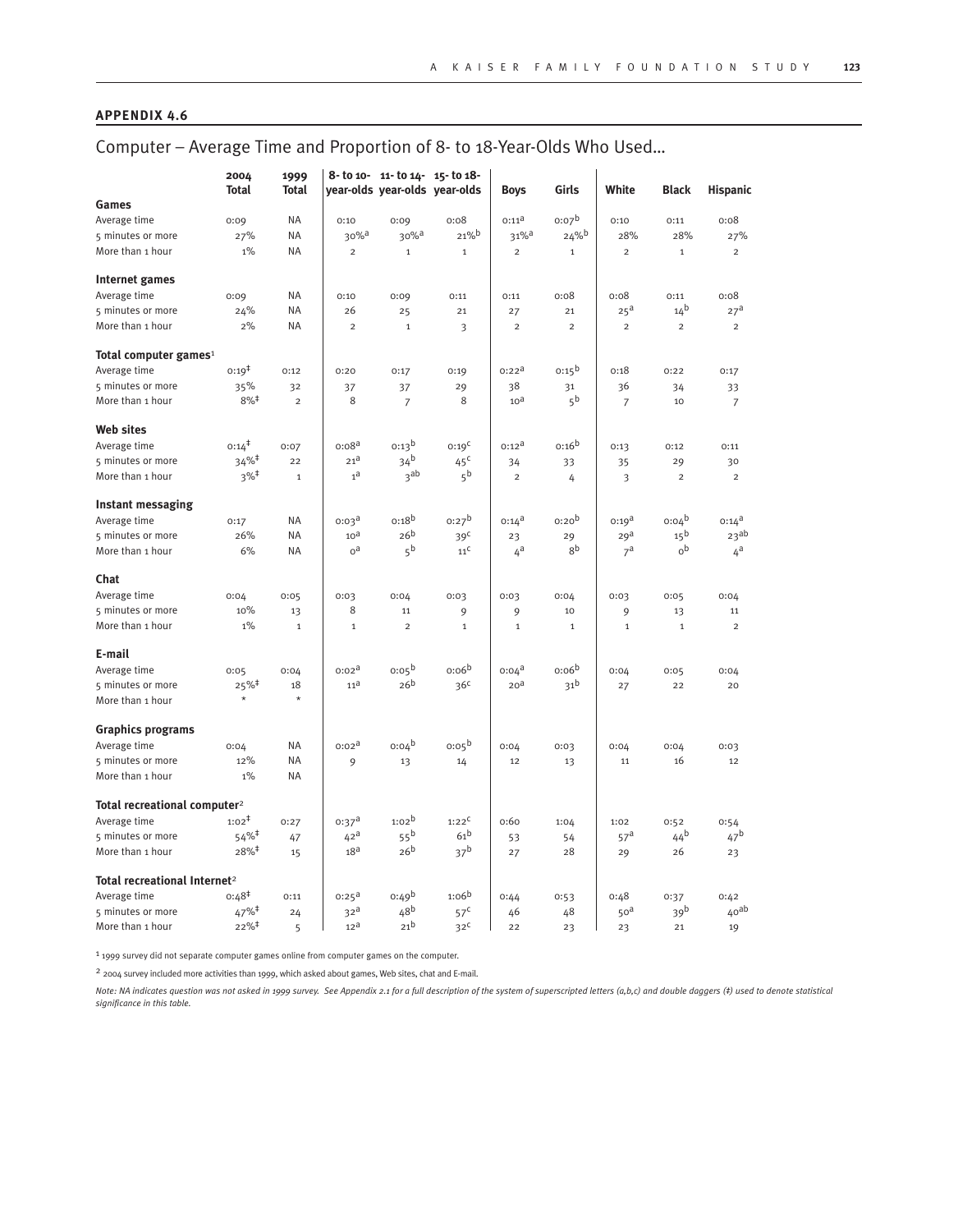### **APPENDIX 4.6 (continued)**

# Computer – Average Time and Proportion of 8- to 18-Year-Olds Who Used… (continued)

|                                          | <b>High school</b>  | Some                    |                 |                    |                                               |                 |
|------------------------------------------|---------------------|-------------------------|-----------------|--------------------|-----------------------------------------------|-----------------|
|                                          | or Less             | college                 |                 |                    | College + $\vert$ < \$35K \$35K-\$50K > \$50K |                 |
| Games                                    |                     |                         |                 |                    |                                               |                 |
| Average time                             | 0:07 <sup>d</sup>   | 0:08ab                  | $0:11^{b}$      | 0:08               | 0:09                                          | 0:09            |
| 5 minutes or more                        | 26%                 | 24%                     | 30%             | 29%                | 26%                                           | 29%             |
| More than 1 hour                         | $\mathbf{1}$        | $\overline{\mathbf{c}}$ | $\overline{c}$  | $\mathbf 1$        | $\overline{2}$                                | $\overline{c}$  |
|                                          |                     |                         |                 |                    |                                               |                 |
| Internet games                           |                     |                         |                 |                    |                                               |                 |
| Average time                             | $0:09^a$            | $0:05^b$                | $0:11^a$        | 0:07               | 0:10                                          | 0:11            |
| 5 minutes or more                        | $25%$ <sup>a</sup>  | 14 <sup>b</sup>         | 27 <sup>a</sup> | 23                 | 23                                            | 26              |
| More than 1 hour                         | $1\%$               | $\mathbf{1}$            | 3               | $\mathbf{1}$       | $\overline{2}$                                | 3               |
|                                          |                     |                         |                 |                    |                                               |                 |
| Total computer games <sup>1</sup>        |                     |                         |                 |                    |                                               |                 |
| Average time                             | $0:17^{\text{a}}$   | $0:14^{b}$              | $0:22^{d}$      | 0:15               | 0:19                                          | 0:20            |
| 5 minutes or more                        | 33%                 | 29                      | 38              | 34                 | 33                                            | 38              |
| More than 1 hour                         | 6%                  | 6                       | 9               | 6                  | 8                                             | 8               |
|                                          |                     |                         |                 |                    |                                               |                 |
| <b>Web sites</b>                         |                     |                         |                 |                    |                                               |                 |
| Average time                             | 0:12                | 0:17                    | 0:15            | 0:11               | 0:14                                          | 0:15            |
| 5 minutes or more                        | 30%                 | 32                      | 39              | 30 <sup>d</sup>    | 31 <sup>d</sup>                               | 40 <sup>b</sup> |
| More than 1 hour                         | 3%                  | 4                       | 3               | 2                  | 3                                             | 4               |
|                                          |                     |                         |                 |                    |                                               |                 |
| Instant messaging                        |                     |                         |                 |                    |                                               |                 |
| Average time                             | 0:15                | 0:16                    | 0:20            | 0:15               | 0:15                                          | 0:21            |
| 5 minutes or more                        | $22%$ <sup>a</sup>  | $25^{ab}$               | 32 <sup>b</sup> | 26ab               | 21 <sup>d</sup>                               | 34 <sup>b</sup> |
| More than 1 hour                         | 5%                  | 5                       | $\overline{7}$  | 5                  | 4                                             | 8               |
|                                          |                     |                         |                 |                    |                                               |                 |
| Chat                                     |                     |                         |                 |                    |                                               |                 |
| Average time                             | $0:04^{\text{a}}$   | 0:02 <sup>b</sup>       | $0:04^a$        | 0:05               | 0:03                                          | 0:03            |
| 5 minutes or more                        | 11%                 | 6                       | 11              | 12                 | 8                                             | 11              |
| More than 1 hour                         | $1\%$               |                         | $\mathbf{1}$    | $\mathbf{1}$       | $\mathbf 1$                                   | $\mathbf{1}$    |
|                                          |                     |                         |                 |                    |                                               |                 |
| E-mail                                   |                     |                         |                 |                    |                                               |                 |
| Average time                             | 0:04                | 0:04                    | 0:05            | 0:06               | 0:04                                          | 0:05            |
| 5 minutes or more                        | 22%                 | 26                      | 29              | 28ab               | 21 <sup>d</sup>                               | 30 <sup>b</sup> |
| More than 1 hour                         |                     |                         |                 |                    |                                               |                 |
|                                          |                     |                         |                 |                    |                                               |                 |
| <b>Graphics programs</b>                 |                     |                         |                 |                    |                                               |                 |
| Average time                             | $0:03^{\text{a}}$   | 0:03 <sup>ab</sup>      | $0:05^b$        | 0:03 <sup>ab</sup> | 0:03 <sup>a</sup>                             | $0:05^b$        |
| 5 minutes or more                        | 12%                 | 11                      | 14              | 13                 | 9                                             | 16              |
| More than 1 hour                         |                     |                         |                 |                    |                                               |                 |
|                                          |                     |                         |                 |                    |                                               |                 |
| Total recreational computer <sup>2</sup> |                     |                         |                 |                    |                                               |                 |
| Average time                             | $0:55^{\text{a}}$   | $0:57$ <sup>ab</sup>    | $1:12^{b}$      | 0:55               | 0:58                                          | 1:11            |
| 5 minutes or more                        | $47\%$ <sup>a</sup> | 51 <sup>ab</sup>        | 62 <sup>b</sup> | $47^{\text{a}}$    | 50 <sup>a</sup>                               | 63 <sup>b</sup> |
| More than 1 hour                         | 24%                 | 26                      | 31              | 27                 | 25                                            | 32              |
|                                          |                     |                         |                 |                    |                                               |                 |
| Total recreational Internet <sup>2</sup> |                     |                         |                 |                    |                                               |                 |
| Average time                             | 0:44                | 0:44                    | 0:55            | 0:43               | 0:45                                          | 0:56            |
| 5 minutes or more                        | 42% <sup>a</sup>    | 41 <sup>d</sup>         | 55 <sup>b</sup> | 41 <sup>d</sup>    | 42 <sup>a</sup>                               | 56 <sup>b</sup> |
| More than 1 hour                         | 20%                 | 20                      | 26              | 23                 | 19                                            | 26              |

1 1999 survey did not separate computer games online from computer games on the computer.

2 2004 survey included more activities than 1999, which asked about games, Web sites, chat and E-mail.

*Note: NA indicates question was not asked in 1998/1999 survey. See Appendix 2.1 for a full description of the system of superscripted letters (a,b,c) and double daggers (‡) used to denote statistical significance in this table.*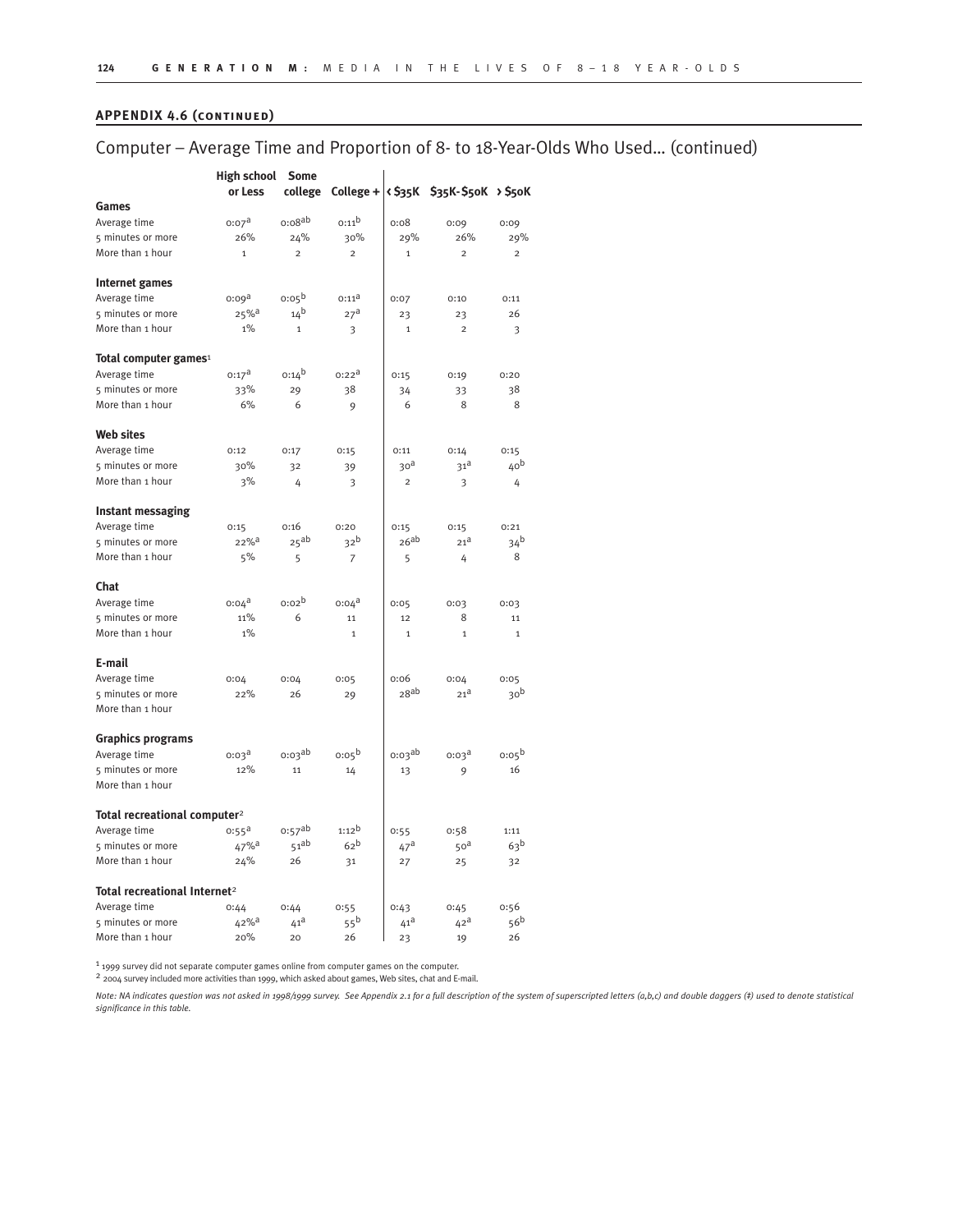Computer — Among Those 8- to 18-Year-Olds Who Used a Computer the Previous Day…

|                        | 2004 | 1999 |
|------------------------|------|------|
| Proportion who used a  |      |      |
| computer previous day: | 62%  | 51%  |

#### **Of those who used a computer, time spent on:**

| Games                                    | 0:15              |      |
|------------------------------------------|-------------------|------|
| Internet games                           | 0:15              |      |
| Total games <sup>1</sup>                 | $0:30^{+}$        | 0:22 |
| Web sites                                | $0:22^{\ddagger}$ | 0:13 |
| Instant messaging                        | 0:27              |      |
| Chat                                     | $0:06^{\ddagger}$ | 0:09 |
| E-mail                                   | 0:08              | 0:07 |
| Graphics programs                        | 0:06              |      |
| Total recreational computer <sup>2</sup> | $1:40^{+}$        | 0:52 |
| Total recreational Internet <sup>2</sup> | $1:18^{4}$        | 0:22 |

#### **Of those who used a computer, proportion who spent time on:**

| Games                                    | 44%                 | ΝA |
|------------------------------------------|---------------------|----|
| Internet games                           | 39%                 | ΝA |
| Total games <sup>1</sup>                 | 56%                 | 62 |
| Web sites                                | $55\%$ <sup>‡</sup> | ΝA |
| Instant messaging                        | 42%                 | ΝA |
| Chat                                     | $16%$ <sup>‡</sup>  | 25 |
| E-mail                                   | 41%                 | 36 |
| Graphics programs                        | 20%                 | ΝA |
| Total recreational computer <sup>2</sup> | 86%                 | 87 |
| Total recreational Internet <sup>2</sup> | $75\%$ <sup>‡</sup> | 48 |
|                                          |                     |    |

#### **Of those who used a computer, proportion who spent more than an hour on:**

| Games                                    | 2%                  | <b>NA</b>      |
|------------------------------------------|---------------------|----------------|
| Internet games                           | 3%                  | ΝA             |
| Total games <sup>1</sup>                 | $12\%$ <sup>‡</sup> | 5              |
| Web sites                                | $5\%$ <sup>‡</sup>  | $\overline{2}$ |
| Instant messaging                        | 9%                  | ΝA             |
| Chat                                     | 2%                  | $\overline{2}$ |
| E-mail                                   | $\star$             | $\mathbf{1}$   |
| Graphics programs                        | $1\%$               | ΝA             |
| Total recreational computer <sup>2</sup> | $44%$ <sup>#</sup>  | 29             |
| Total recreational Internet <sup>2</sup> | $36\%$ <sup>‡</sup> | 10             |

 $^{\text{1}}$  1999 survey did not separate computer games online from computer games on the computer.

 $2$  2004 survey included more activities than 1999, which asked about games, Web sites, chat & E-mail.

Note: NA indicates question was not asked in 1999 survey. Numbers for previous day computer use include those who used a computer for school work. See Appendix 2.1 for a full description of the<br>system of superscripted let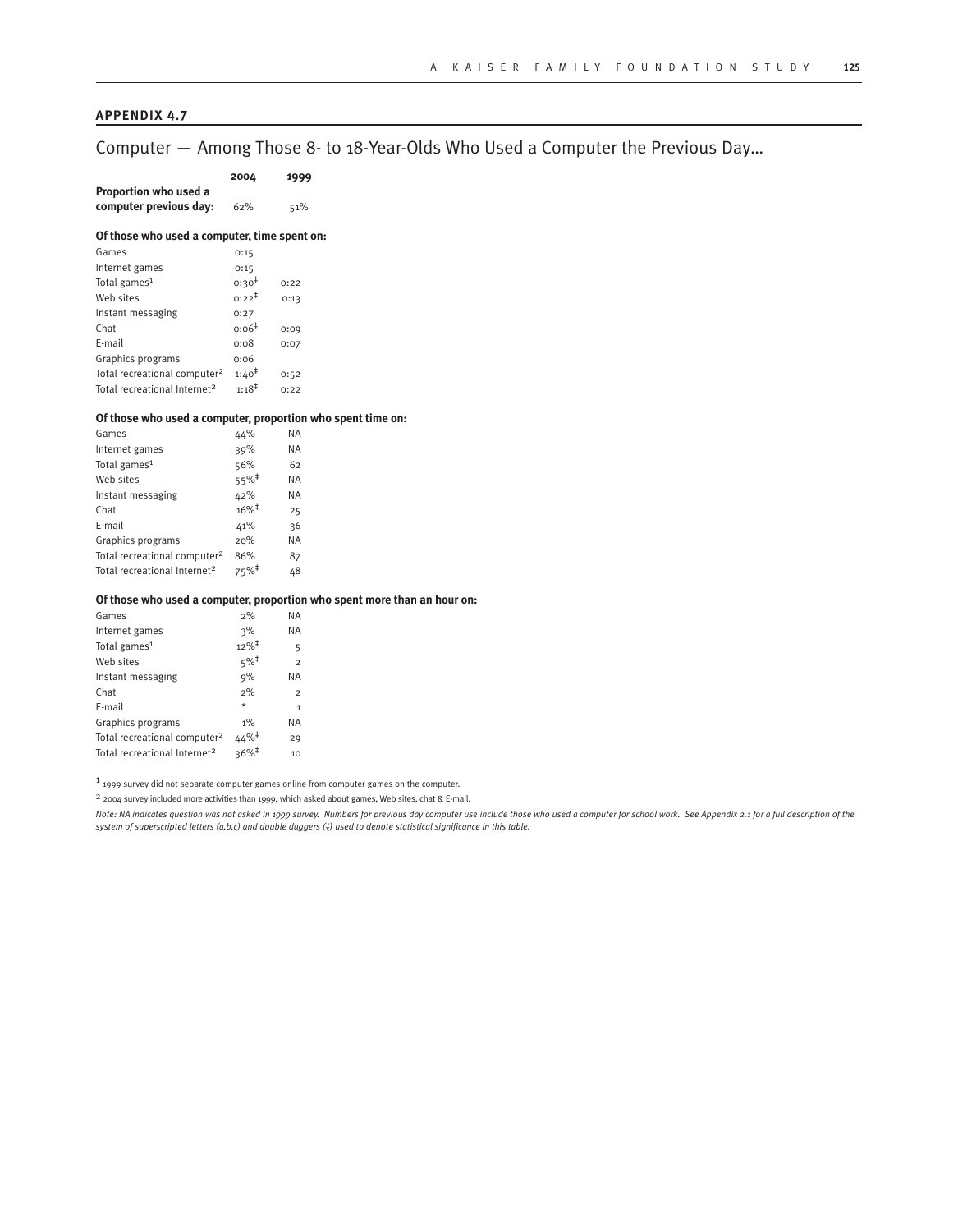|                          | 2004<br><b>Total</b> | 19991<br><b>Total</b> | $8 - 10 - 8$        | 11- to 14- 15- to 18-<br>year-olds year-olds year-olds |                   | <b>Boys</b>         | Girls           | White             | <b>Black</b>    | <b>Hispanic</b>    |
|--------------------------|----------------------|-----------------------|---------------------|--------------------------------------------------------|-------------------|---------------------|-----------------|-------------------|-----------------|--------------------|
| Video game player        |                      |                       |                     |                                                        |                   |                     |                 |                   |                 |                    |
| Average time             | 0:32                 | <b>NA</b>             | $0:42^{\text{a}}$   | $0:32^{a}$                                             | $0:23^{b}$        | $0:48^{a}$          | $0:14^{b}$      | 0:30 <sup>d</sup> | $0:40^{b}$      | $0:34^{ab}$        |
| 5 minutes or more        | 41%                  | <b>NA</b>             | $51\%$ <sup>a</sup> | $44%$ <sup>a</sup>                                     | 29%b              | $55\%$ <sup>a</sup> | 27%             | 40%               | 49%             | 40%                |
| More than 1 hour         | 13%                  | <b>NA</b>             | 15                  | 13                                                     | 10                | 20 <sup>a</sup>     | 5 <sup>b</sup>  | 12                | 18              | 15                 |
| Handheld video game      |                      |                       |                     |                                                        |                   |                     |                 |                   |                 |                    |
| Average time             | 0:17                 | <b>NA</b>             | $0:23^{\text{d}}$   | $0:20^{a}$                                             | 0:10 <sup>b</sup> | $0:24^{a}$          | $0:11^{b}$      | $0:15^{a}$        | $0:24^{b}$      | 0:20 <sup>ab</sup> |
| 5 minutes or more        | 35%                  | <b>NA</b>             | 42 <sup>a</sup>     | 40 <sup>d</sup>                                        | 23 <sup>b</sup>   | 40 <sup>d</sup>     | 30 <sup>b</sup> | 32 <sup>a</sup>   | 45 <sup>b</sup> | 37ab               |
| More than 1 hour         | 6%                   | <b>NA</b>             | 8                   | 7                                                      | 4                 | 9 <sup>a</sup>      | 3 <sup>b</sup>  | 5                 | 9               | $\overline{7}$     |
| <b>Total video games</b> |                      |                       |                     |                                                        |                   |                     |                 |                   |                 |                    |
| Average time             | $0:49^{\ddagger}$    | 0:26                  | 1:05 <sup>d</sup>   | $0:52^{\text{a}}$                                      | $0:33^{b}$        | $1:12^{a}$          | $0:25^{b}$      | $0:46^{a}$        | $1:04^{b}$      | $0:53^{ab}$        |
| 5 minutes or more        | $52\%$ <sup>‡</sup>  | 38                    | 59 <sup>a</sup>     | 57 <sup>a</sup>                                        | 39 <sup>b</sup>   | 63 <sup>a</sup>     | 40 <sup>b</sup> | 52                | 58              | 50                 |
| More than 1 hour         | $22\%$ <sup>‡</sup>  | 10                    | 27 <sup>a</sup>     | 23 <sup>a</sup>                                        | 15 <sup>b</sup>   | 31 <sup>a</sup>     | 11 <sup>b</sup> | 20                | 29              | 23                 |

# Video Games – Average Time and Proportion of 8- to 18-Year-Olds Who Used…

# Video Games – Average Time and Proportion of 8- to 18-Year-Olds Who Used... (continued)

|                     | <b>High school Some</b><br>or less | college           | College +         |      | < \$35K \$35K-\$50K > \$50K |                |
|---------------------|------------------------------------|-------------------|-------------------|------|-----------------------------|----------------|
| Video game player   |                                    |                   |                   |      |                             |                |
| Average time        | $0:34^{a}$                         | $0:25^{b}$        | $0.34^{ab}$       | 0:27 | 0:33                        | 0:33           |
| 5 minutes or more   | 42%                                | 34%               | 44%               | 41%  | 41%                         | 42%            |
| More than 1 hour    | 16%                                | 10                | 12                | 12   | 13                          | 14             |
| Handheld video game |                                    |                   |                   |      |                             |                |
| Average time        | $0:18^{a}$                         | $0:12^{b}$        | $0:19^{a}$        | 0:17 | 0:17                        | 0:19           |
| 5 minutes or more   | 35%ab                              | 28 <sup>a</sup>   | 38 <sup>b</sup>   | 37   | 34                          | 36             |
| More than 1 hour    | 7%                                 | 4                 | 6                 | 6    | 6                           | $\overline{7}$ |
| Total video games   |                                    |                   |                   |      |                             |                |
| Average time        | $0:52^{\text{a}}$                  | 0:36 <sup>b</sup> | $0:53^{\text{a}}$ | 0:44 | 0:50                        | 0:53           |
| 5 minutes or more   | 53%                                | 46%               | 54%               | 53%  | 50%                         | 54%            |
| More than 1 hour    | 23%                                | 16                | 22                | 22   | 21                          | 22             |

<sup>1</sup> In 1999, respondents were not asked separate questions about handheld versus console video games.

*Note: See Appendix 2.1 for a full description of the system of superscripted letters (a,b,c) and double daggers (‡) used to denote statistical significance in this table.*

### **APPENDIX 4.9**

# Interactive Games – Average Time and Proportion of 8- to 18-Year-Olds Who Used…

|                  |              |                    |                    | 8- to 10- 11- to 14- 15- to 18- |                    |                   |                   |              |                 |
|------------------|--------------|--------------------|--------------------|---------------------------------|--------------------|-------------------|-------------------|--------------|-----------------|
|                  | <b>Total</b> |                    |                    | vear-olds vear-olds vear-olds   | <b>Boys</b>        | Girls             | White             | <b>Black</b> | <b>Hispanic</b> |
| Average time     | 1:08         | $1:25^{\text{a}}$  | 1:09 <sup>d</sup>  | $0:52^{b}$                      | $1:34^{d}$         | 0:40 <sup>b</sup> | 1:03 <sup>d</sup> | $1:26^{b}$   | $1:10^{ab}$     |
| Some time        | 59%          | $65%$ <sup>a</sup> | $63%$ <sup>a</sup> | 49%b                            | $68%$ <sup>a</sup> | $51%^{b}$         | 61%               | 60%          | 55%             |
| More than 1 hour | 30%          | $34^a$             | 21ab               | $24^{\text{b}}$                 | $41^a$             | 18 <sup>b</sup>   | 28                |              | 29              |

### Interactive Games – Average Time and Proportion of 8- to 18-Year-Olds Who Used… (continued)

|                  | <b>High school Some</b> |                     |                     |                      |                             |      |
|------------------|-------------------------|---------------------|---------------------|----------------------|-----------------------------|------|
|                  | or less                 | college             | College $+$ $\vert$ |                      | < \$35K \$35K-\$50K > \$50K |      |
| Average time     | 1:00 <sup>d</sup>       | $0:50^{b}$          | $1:16^a$            | 0:59                 | 1:09                        | 1:13 |
| Some time        | $59%$ <sup>ab</sup>     | $52\%$ <sup>a</sup> | $63\%$ <sup>b</sup> | $58\%$ <sup>ab</sup> | $56\%$ <sup>a</sup>         | 65%  |
| More than 1 hour | 30%                     | 24                  | 31                  | 31                   | 28                          | 30   |

*Note: Includes any video game (handheld or console player) or computer game (computer or online). See Appendix 2.1 for a full description of the system of superscripted letters (a,b,c) and double daggers (‡) used to denote statistical significance in this table.*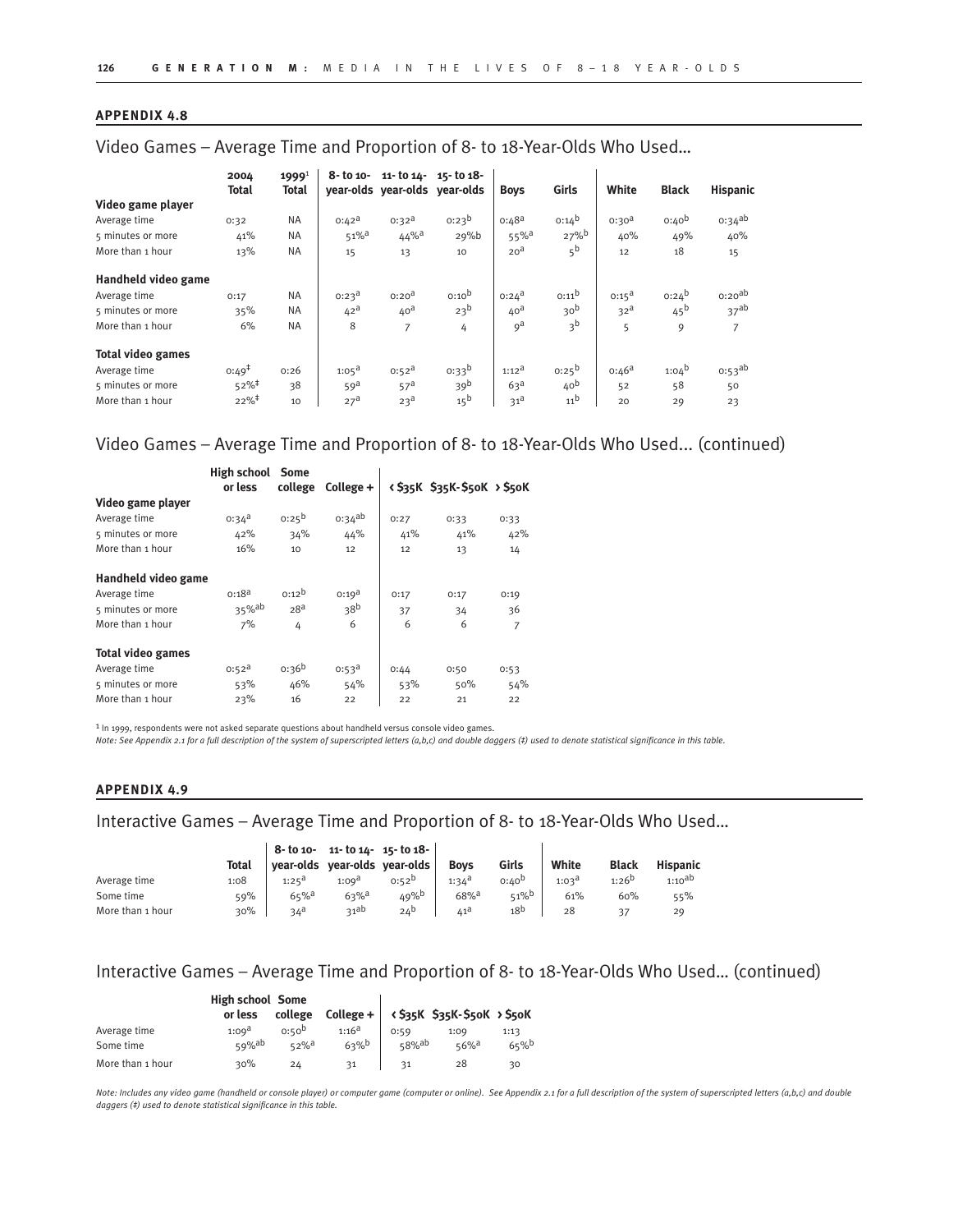# Summary Table — Use of Individual Media by All 8- to 18-Year-Olds

|                             |                     |                   | Average           |                   |                         |                |
|-----------------------------|---------------------|-------------------|-------------------|-------------------|-------------------------|----------------|
|                             | Percent             | Average           | time              |                   | Percent who used for    |                |
|                             | who used            | time              | for users         | >1 hour           | $>3$ hours              | $>5$ hours     |
| TV                          |                     |                   |                   |                   |                         |                |
| 2004                        | 81% <sup>a</sup>    | 3:04              | 3:48              | 66%               | 38%                     | 20%            |
| 1999                        | 85%b                | 3:05              | 3:39              | 69                | 40                      | 22             |
| <b>Magazines</b>            |                     |                   |                   |                   |                         |                |
| 2004                        | 47% <sup>a</sup>    | 0:14              | 0:29              | $\overline{2}$    | $1\,$                   | o <sup>a</sup> |
| 1999                        | 55%b                | 0:15              | 0:27              | 3                 | $\mathbf{1}$            | 1 <sup>b</sup> |
| <b>Newspapers</b>           |                     |                   |                   |                   |                         |                |
| 2004                        | 34% <sup>a</sup>    | 0:06              | 0:17              | $\star$           | $\star$                 | O              |
| 1999                        | 42%b                | 0:07              | 0:17              | $\circ$           | O                       | 0              |
| <b>Books</b>                |                     |                   |                   |                   |                         |                |
| 2004                        | 46%                 | 0:23              | 0:50              | 7                 | $\overline{\mathbf{c}}$ | 1 <sup>d</sup> |
| 1999                        | 46%                 | 0:21              | 0:46              | 8                 | $\mathbf{1}$            | o <sup>b</sup> |
|                             |                     |                   |                   |                   |                         |                |
| <b>Total print</b>          |                     |                   |                   |                   |                         |                |
| 2004                        | 73% <sup>a</sup>    | 0:43              | 0:58              | 19                | 4                       | $\mathbf 1$    |
| 1999                        | $80\%$ b            | 0:43              | 0:54              | 21                | 3                       | $\mathbf{1}$   |
| Prerecorded TV <sup>1</sup> |                     |                   |                   |                   |                         |                |
| 2004                        | 21%                 | 0:14              | 1:06              | 6                 | $\mathbf{1}$            | 1 <sup>d</sup> |
| 1999                        | 23%                 | 0:14              | 0:58              | 5                 | $\mathbf{1}$            | o <sup>b</sup> |
| Videos/DVDs <sup>2</sup>    |                     |                   |                   |                   |                         |                |
| 2004                        | 39%                 | 0:32              | 1:21              | 15                | $\overline{\mathbf{c}}$ | 1 <sup>d</sup> |
| 1999                        | 35%                 | 0:27              | 1:16              | 15                | $\mathbf{1}$            | o <sup>b</sup> |
| Total videos/DVDs, VCR/DVR  |                     |                   |                   |                   |                         |                |
| 2004                        | 42%                 | 0:47              | 1:39              | 19                | $4^a$                   | $\mathbf 1$    |
| 1999                        | 46%                 | 0:42              | 1:31              | 26                | $2^{\mathsf{b}}$        | $\mathbf{1}$   |
| <b>Movies</b>               |                     |                   |                   |                   |                         |                |
| 2004                        | 13%                 | 0:25              | 3:06              | 13 <sup>d</sup>   | $5^{\text{a}}$          | $\overline{c}$ |
| 1999                        | 10%                 | 0:18              | 2:57              | 7 <sup>b</sup>    | $2^{\mathsf{b}}$        | $\overline{2}$ |
| Video games, console player |                     |                   |                   |                   |                         |                |
| 2004                        | 41%                 | 0:32              | 1:16              | 13                | 3                       | $\mathbf{1}$   |
| Video games, handheld       |                     |                   |                   |                   |                         |                |
| 2004                        | 35%                 | 0:17              | 0:50              | 6                 | $\mathbf 1$             | $\star$        |
| Total video games 3         |                     |                   |                   |                   |                         |                |
| 2004                        | $52\%$ <sup>a</sup> | $0:49^{\text{a}}$ | $1:34^{\text{a}}$ | $22^{\mathrm{a}}$ | $7^{\text{a}}$          | 2              |
| 1999                        | 38%b                | $0:26^{b}$        | $1:05^b$          | 10 <sup>b</sup>   | 2 <sup>b</sup>          | $\mathbf 1$    |
| Radio <sup>4</sup>          |                     |                   |                   |                   |                         |                |
| 2004                        | 74%                 | $0:55^{\text{a}}$ | $1:14^{\text{a}}$ | 21                | $7^{\mathsf{a}}$        | za             |
| 1999                        | 76%                 | $0:46^{b}$        | 1:01 <sup>b</sup> | 23                | 4 <sup>b</sup>          | 1 <sup>b</sup> |
|                             |                     |                   |                   |                   |                         |                |
| CDs/tapes/MP3s5<br>2004     | 68%                 | 0:49              | $1:12^{a}$        | 18 <sup>a</sup>   | 6                       | $\overline{c}$ |
| 1999                        | 72%                 | 1:02              | $1:25^{b}$        | 25 <sup>b</sup>   | 8                       | $\overline{c}$ |
|                             |                     |                   |                   |                   |                         |                |
| Total music <sup>6</sup>    |                     |                   |                   |                   |                         |                |
| 2004                        | 85%                 | 1:44              | 2:01              | 44%               | 16%                     | 8%             |
| 1999                        | 86%                 | 1:48              | 2:06              | 50                | 19                      | $\overline{7}$ |

1 1999 survey asked about videos of TV shows taped earlier; 2004 survey included reference to DVRs as well.

 $^2$  1999 survey asked about other "videos"; 2004 survey asked about videotapes or DVDs.

3 1999 survey asked one question about video games, not specifying console player vs. handheld.

4 Question asked differently in 1999.

5 1999 survey asked about CDs or tapes; 2004 survey included reference to MP3s.

6 "Music" is used as shorthand, because 1999 data revealed that most radio/tape/CD listening was music.

Note: For purposes of this table, superscripted letters (a, b, c,) are used to designate statistically significant changes over time. If data do not appear for 1999, the question was not asked. Average *times for users includes only those respondents who engaged in that specific activity the prior day; for example, only those who used instant messaging or E-mail.*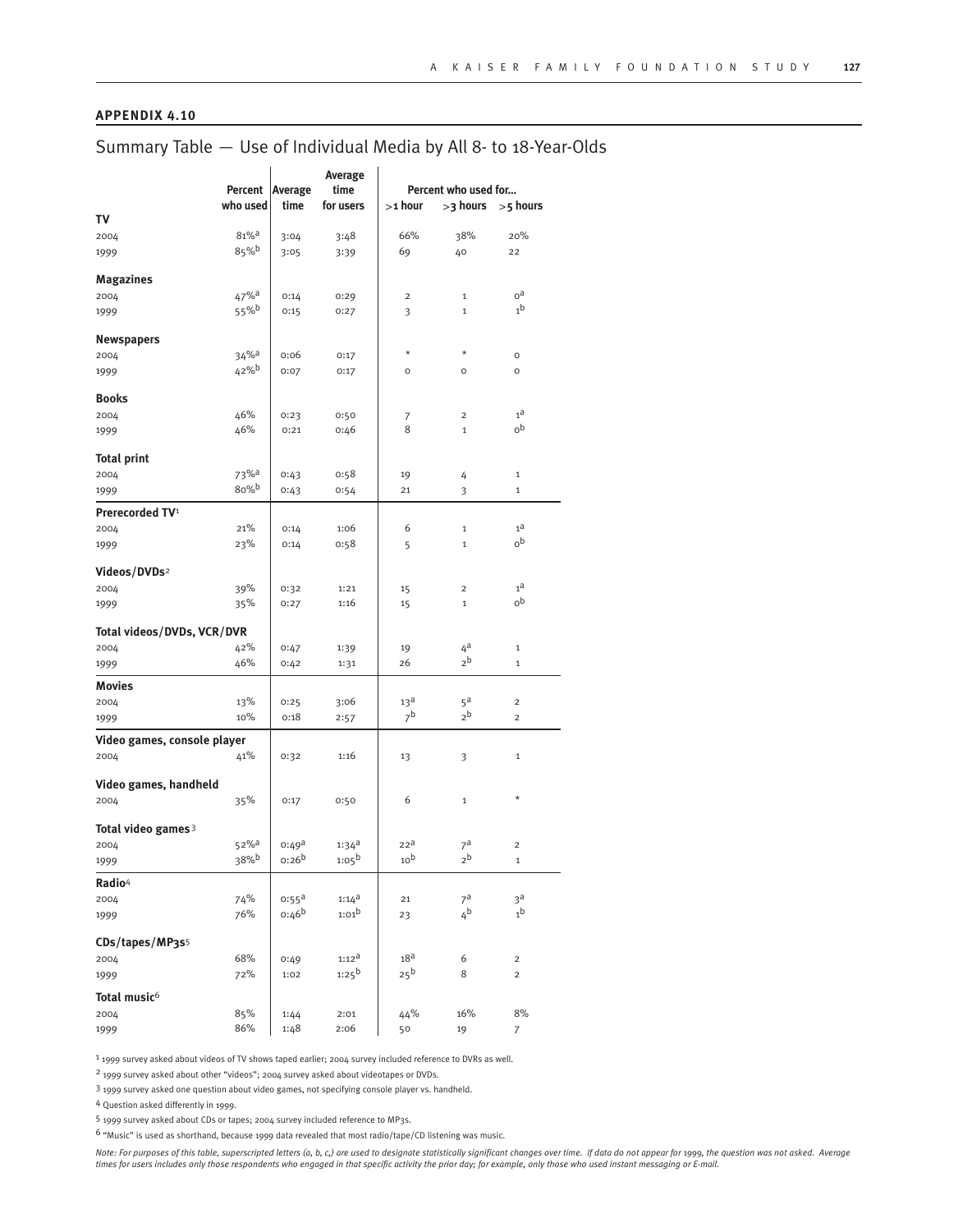### **APPENDIX 4.10 (continued)**

Summary Table — Use of Individual Media by All 8- to 18-Year-Olds (continued)

|                                           |                     | Average           |                   |                 |                      |                     |  |  |
|-------------------------------------------|---------------------|-------------------|-------------------|-----------------|----------------------|---------------------|--|--|
|                                           | Percent Average     |                   | time              |                 | Percent who used for |                     |  |  |
|                                           | who used            | time              | for users         | $>1$ hour       | $>3$ hours           | $>5$ hours          |  |  |
| <b>Computer games</b>                     |                     |                   |                   |                 |                      |                     |  |  |
| 2004                                      | 27%                 | 0:09              | 0:32              | $\mathbf{1}$    | $\star$              | $\star$             |  |  |
| Internet games                            |                     |                   |                   |                 |                      |                     |  |  |
| 2004                                      | 24%                 | 0:09              | 0:38              | $\overline{2}$  | $\circ$              | $\circ$             |  |  |
| Total computer games 7                    |                     |                   |                   |                 |                      |                     |  |  |
| 2004                                      | 35%                 | $0:19^{a}$        | $0:50^{a}$        | ga              | 1 <sup>a</sup>       | $^\star$            |  |  |
| 1999                                      | 32%                 | $0:12^{b}$        | $0:35^{b}$        | 2 <sup>b</sup>  | $_0$ <sub>b</sub>    | $\star$             |  |  |
| <b>Web sites</b>                          |                     |                   |                   |                 |                      |                     |  |  |
| 2004                                      | $34%$ <sup>a</sup>  | $0:14^{d}$        | $0:39^{a}$        | 3 <sup>a</sup>  | 1 <sup>d</sup>       | $\star$             |  |  |
| 1999                                      | 22%                 | 0:07 <sup>b</sup> | 0:30 <sup>b</sup> | 1 <sub>b</sub>  | o <sup>b</sup>       | $\circ$             |  |  |
| Instant messaging                         |                     |                   |                   |                 |                      |                     |  |  |
| 2004                                      | 26%                 | 0:17              | 1:02              | 6               | $1\,$                | $\mathbf 1$         |  |  |
| Chat                                      |                     |                   |                   |                 |                      |                     |  |  |
| 2004                                      | 10%                 | 0:04              | 0:35              | $\mathbf{1}$    | $\mathsf{o}$         | $\mathsf{o}\xspace$ |  |  |
| 1999                                      | 13%                 | 0:05              | 0:36              | $\mathbf{1}$    | $\star$              | $\circ$             |  |  |
| E-mail                                    |                     |                   |                   |                 |                      |                     |  |  |
| 2004                                      | $25%$ <sup>a</sup>  | 0:05              | 0:18              | *               | $\circ$              | O                   |  |  |
| 1999                                      | 18%b                | 0:04              | 0:19              | $\star$         | $\circ$              | $\circ$             |  |  |
| <b>Graphics programs</b>                  |                     |                   |                   |                 |                      |                     |  |  |
| 2004                                      | 12%                 | 0:04              | 0:27              | $\mathbf{1}$    | $\circ$              | $\circ$             |  |  |
| <b>Total recreational</b><br>computer $8$ |                     |                   |                   |                 |                      |                     |  |  |
| 2004                                      | $54\%$ <sup>a</sup> | 1:02 <sup>a</sup> | $1:53^{\text{a}}$ | 28 <sup>a</sup> | 10 <sup>d</sup>      | 3 <sup>a</sup>      |  |  |
| 1999                                      | 47%b                | $0:27^{b}$        | $0:58^{b}$        | 15 <sup>b</sup> | 2 <sup>b</sup>       | o <sup>b</sup>      |  |  |
| <b>Total recreational</b>                 |                     |                   |                   |                 |                      |                     |  |  |
| Internet <sup>9</sup>                     |                     |                   |                   |                 |                      |                     |  |  |
| 2004                                      | $47\%$ <sup>a</sup> | $0:48^{a}$        | $1:41^{\text{a}}$ | 22 <sup>a</sup> | $7^{\mathsf{a}}$     | $2^{\mathsf{a}}$    |  |  |
| 1999                                      | 24%                 | $0:11^{b}$        | $0:46^{b}$        | 5 <sup>b</sup>  | o <sup>b</sup>       | o <sub>b</sub>      |  |  |

7 1999 survey did not separate online and offline computer games.

8 2004 survey includes more activities than 1999, which was limited to games, Web sites, chat and E-mail. Computer "users" are those respondents who spent some time using a computer for recreational purposes.

9 2004 survey includes more Internet activities than 1999, which was limited to Web sites, chat and E-mail. "Users" are those respondents who spent some time going online for recreational purposes.

Note: For purposes of this table, superscripted letters (a, b, c,) are used to designate statistically significant changes over time. If data do not appear for 1999, the question was not asked. Average *times for users includes only those respondents who engaged in that specific activity the prior day; for example, only those who used instant messaging or E-mail.*